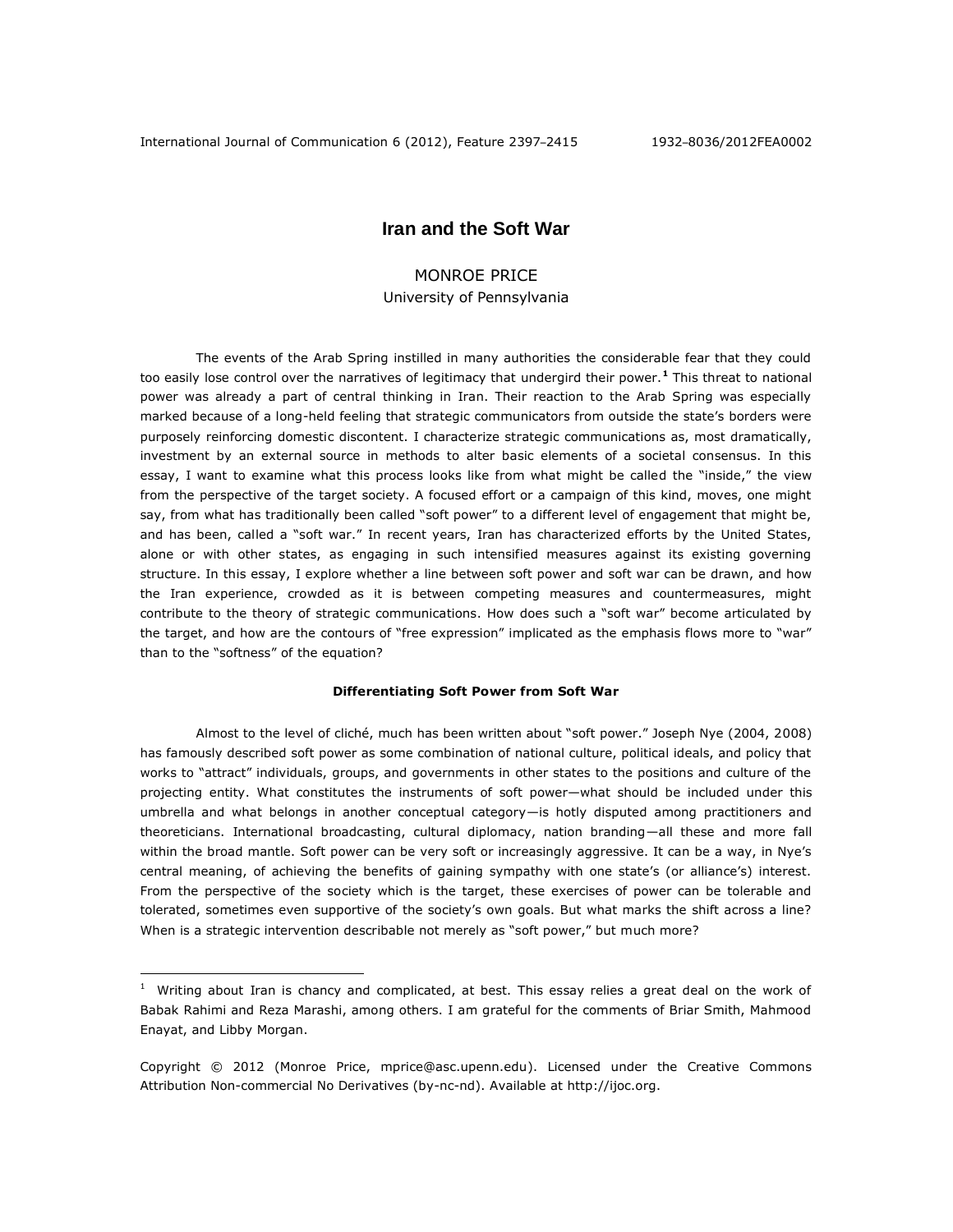As pressure has increased on the Islamic Republic of Iran to change various policies, including its nuclear enrichment program and regional support for Hezbollah and others, the United States is continuing to mount a concerted campaign to alter Iran's media sphere. When Iran characterized this effort as a soft war, what did it mean, and how did it conceptualize the shift? The Islamic Republic claimed that it was the object of a concentrated, directed, and strategic series of information-related actions (through international radio and other means described below) by the United States and the West. For the Islamic Republic, the soft war was defined as the strategic and focused use of these nonmilitary means to achieve objectives, such as regime change, that might otherwise be obtained through conventional weaponry. The information-related interventions included enough explicit references to regime change that the campaign was more the equivalent of war in its ambition and strategic sweep than something encouraging a gradual and nondestabilizing shift to more democratic practices. A typical and succinct formulation was given in July 2011 by Iranian Intelligence Minister Heidar Moslehi, "We do not have a physical war with the enemy, but we are engaged in heavy information warfare with the enemy" (*Tehran Times*, 2011).

By studying the Iran case, one might be able to identify the elements that lead to a target state's perception of a persistent and disciplined threat to its governance and stability. Examining Iran's response or counter strategy would allow the description of a bureaucracy of defense: the shaping of cultural redoubts and the equivalent of soft fortresses and propaganda. It would show the relationship between a defensive and offensive posture in a "soft war" context. There are ample precedents, of course, before Iran, for the large-scale use of information techniques as an adjunct to conflict, or even as an alternative to conflict. The history of propaganda is an encyclopedia of such efforts. International broadcasters in the West often point to the collapse of the Soviet bloc as a triumphant example of a persevering investment in international broadcasting and similar mechanisms of altering opinion and softly preparing a target society to become a more intense demander of democratic change. Iran as a case study extends our knowledge of this phenomenon. For the theocracy and ruling class, there was definitely a narrative of legitimacy, and for them, the deeply felt claim that that narrative was under attack. Iran is an exceptional locus to study this evolving discourse. There are few states where there has been more continuing external concern and involvement with the nature of authority and those who are exercising control. It is a site where there has been a frequently implied, often explicit effort to use forms of intervention to shape, reshape, reinforce, or destabilize the political status quo, both from within and from without. These have included an externally driven coup, soft power investment in the sustainability or reputation of the Shah, the bitter period of the hostage crisis, efforts at rapprochement, external support for factions in election campaigns, and more generalized and intense information intervention after the 2009 elections. Certain conflicts (famously the Spanish Civil War) have been test zones for the tools of conventional war, for new technologies in hot wars (new ordnance, new armored vehicles, and new modes for targeting). Similarly, certain conflicts are test zones for modes of strategic communication and the use of new information technologies. Iran has been a test bed, including for the use of circumvention technologies, social media, and satellite-related competition. Rarely since the Cold War, and never in the era of social media, has there been such a fullblown governmental response and reaction as in Iran, a national rallying to a war footing, as if it were a hot war. It is because of this public articulation and reaction that a picture may be emerging of what kind of steps a government might take when it considers itself to be under this kind of attack.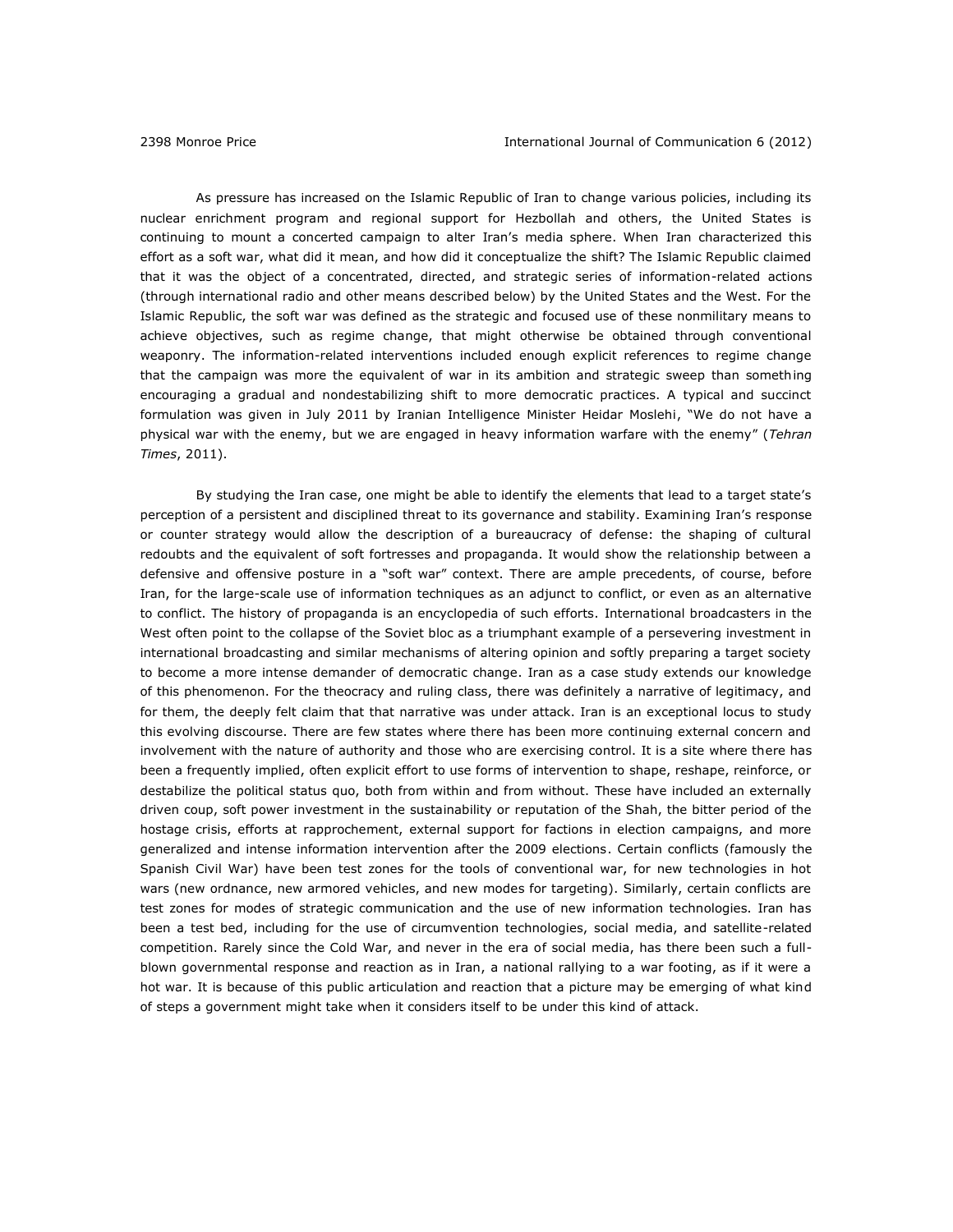This conceptualization of attack has its roots in the 1979 Islamic revolution. The revolution positioned itself as a homegrown response to the Shah, defined, in the narrative of the Islamic Republic, as the decadent, Westernized (and therefore un-Islamic) puppet installed by intelligence agencies after orchestrating a coup against Iran's democratically elected Mossadegh. The revolutionary rhetoric, still salient and sustained more than 30 years later, is situated as a bulwark against those seen to be meddling and interfering in Iran's domestic affairs, with the regime imagined as the righteous defender of Islam and caretaker of a moral society. Even those who are not supporters of the regime are familiar with this trope of legitimacy. The idea of "soft war" is prepackaged to fit European and American initiatives into a readymade metanarrative of maleficent Western intervention. The Islamic revolution's authenticity is derived from the fact that the popular uprising was voluntary, organic, and reflective of the population's desire to purge corruption and immorality from the ranks of society by empowering the clergy. The Islamic revolution's legitimacy is closely tied to maintaining its consensual veneer. Indeed, consistent with this view of its history, Iran voiced support for the Arab Spring in 2011, suggesting that the events across the Arab World were "an Islamic awakening" similar to Iran's 1979 revolution.<sup>2</sup> It could celebrate change in Egypt and Tunisia at the same time that it considered similar efforts at home, such as the Green Movement following the disputed 2009 election and the ongoing opposition movement in ally Syria, as outcroppings of foreign-spawned illegal intervention (Aslan, 2011).

#### **The Characterization of Soft War**

There is a conventional language of conventional war—its weapons, its objectives, modes of measuring the effectiveness of battles, and formulae for bringing such a war to conclusion. This language has a long international tradition about the use of force, when it is authorized, and when it is justified. The language of conventional war is preoccupied with distinctions between fighting forces and citizens or civilians. The language of conventional war contains limits, often contained in treaty formulations, like those of the Vienna Conventions. There are few, if any, counterparts for a soft war, no elaborated discourse of acceptable methods and articulated limits. Here, I look to statements by Iranian officials, hyperbolic as they might be, to provide insight into the way these issues are formulated in sectors of Iran. I do not represent the research here as yielding a representative sampling of such statements, but rather, as a window into views not sufficiently taken into account in global analysis of official discourse in Iran. Also, while it would be far better to be exhaustive, the purpose in this limited essay is to isolate and articulate a way of thinking that is influential.

For example, one can look to statements of the Islamic Development Organization of Iran (IDO), an institute with vast media activities and holdings that was created by the Iranian regime after 1979 to promote Islamic revolution values both internally and externally. The IDO defines soft war as:

 $\overline{a}$ 

<sup>2</sup> Ayatollah Ali Khamenei said,

Today's events in the north of Africa, Egypt, Tunisia and certain other countries have another sense for the Iranian nation. They have special meaning. This is the same Islamic awakening which resulted in the victory of the big revolution of the Iranian nation. (*The Guardian* at http://www.guardian.co.uk/commentisfree/2011/apr/18/iranarab-spring-syria-uprisings)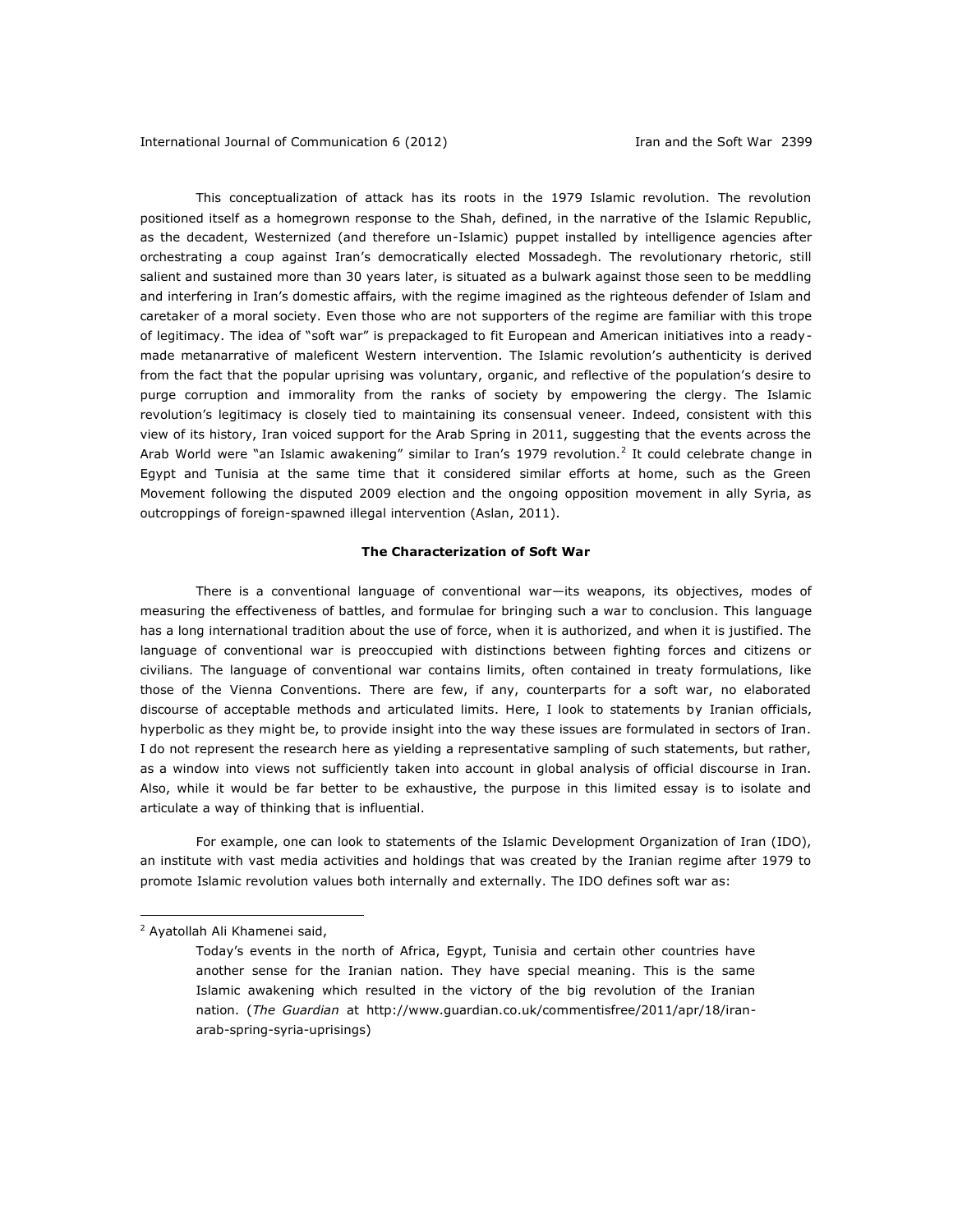[A]ny kind of psychological warfare action and media propaganda which targets the society and induces the opposite side to accept the failure without making any military conflict. The subversion, internet war, creation of radio-television networks and spreading the rumors are the important forms of Soft War. This war intends to weaken the intellection and thought of the given society and also causes the socio-political order to be annihilated via the media propaganda. (Islamic Development Organization, 2010)

In 2009, Ali Mohammad Na'ini, then deputy head of the Basij militia for cultural and social affairs, adumbrated the concept. He linked soft war to the uses of soft power using the 1979 revolution itself as an example:

The main principle of that revolution was the soft power of the revolution, namely the ability of the leadership to arouse an entire nation. . . . The main aim behind the Soft War is to force the system to disintegrate from within in view of its values, beliefs, its main fundamental characteristics, and its identity. Any system, especially a system that is based on certain beliefs and values, owes its identity and its existence to those beliefs and values. It is based on the models and principles on the basis of which it continues its political, social and economic life. . . . If the identity or the fundamental beliefs and values and the main model of a revolution in different social, political, cultural and economic fields are challenged by non-military means the adherence of the society to that system would be challenged. Quite naturally this would lead to the ineffectiveness and the invalidation of that model, it will weaken the different pillars of the society, and subsequently the system will start to disintegrate from within. Therefore, Soft War aims at confronting the main blueprint and the main ideas of a political system in different fields. By making use of its soft power, namely its culture and values, its cultural and political values and its cultural products the enemy will try to win the trust of the public [in the enemy's values]. In this way, it infiltrates the different intellectual, mental and spiritual layers of the society, and it will undermine the strength and validity of that system and will sap public trust in it. Thus, it will destroy the effectiveness of a system and would give rise to instability, and that instability and lack of trust in turn will result in civil resistance. (*Jahan News*, 2009)

These, then, are the distinctive strategies of a soft war: to "force the system to disintegrate from within." The strategies focus on a society's values and beliefs, and on its identity. The imputed strategy is one of encouraging internal disintegration of support for the government by undermining the value system central to national identity. The external intervenor—in this case, the United States specifically and the West generally—is said to seek the "ineffectiveness and the invalidation" of Iran's organizing model. It is a strategy of jiu-jitsu, establishing doubt so that the "main ideas of a political system" would be rendered susceptible to analysis that would lead to their unraveling. To do this requires a persistent targeting of "the different intellectual, mental and spiritual layers of the society," weakening public trust at each step.

In this formulation of a soft war strategy, one could also identify a specific and revealing "branding" shortcut, a way that Iranian officials could capsulate and frame the energies that would go into a soft war. In a somewhat creative phrase, officials connected the idea of a military alliance to the use of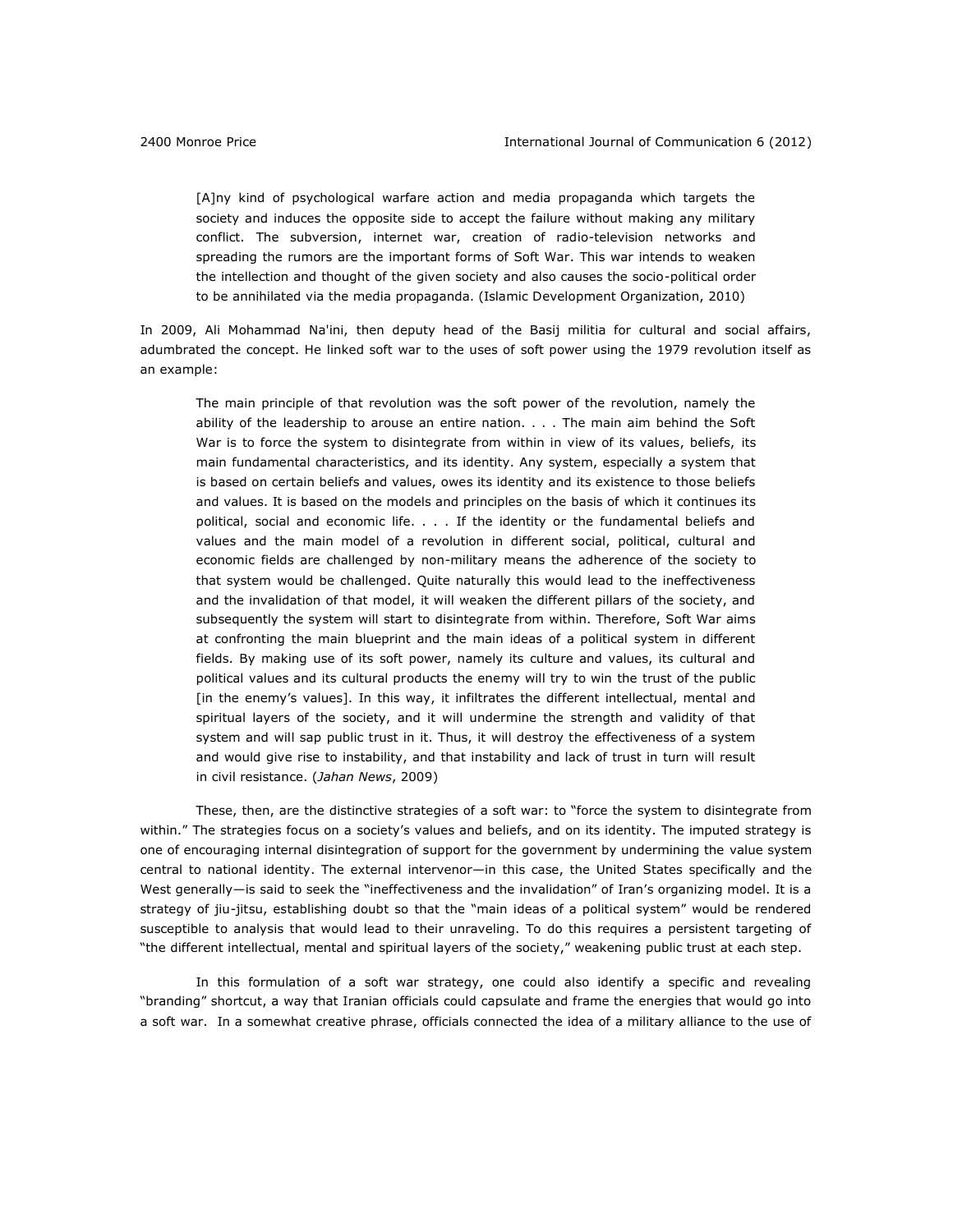rhetorical tools to achieve regime-changing objectives. The Western offensive was characterized as the product of a "cultural NATO," (as quoted from the IDO, 2010), a phrase that implies both a quasi-military approach from the West and a coordinated activity among an alliance of external states. To suggest how such a phrase works to create and add to an internal Iranian discourse of soft war, I edit and consolidate elements of its depiction or projection of this construct. Cultural NATO, whose range is the "thought, idea, and culture of nations," is superior to efforts dependent on force: Its functions are "long-term, convenient, and inexpensive," while military alternatives are "short-term, troublesome, and more expensive" (ibid.). Cultural NATO (as implied in the earlier discussion) makes an effort to capture the target nation's beliefs and trust for the purposes of exploiting them. Capping the list of devious objectives attributed to cultural NATO, one of its purposes "is to put the national-religious culture of the societies on the margin so that it holds in hand the control of the world's affairs via the domination of its desires" (ibid.).

The plan of "Cultural NATO" which has been underlined and noted by the Supreme Leader, consists of the offensive line of the enemy and their effort in order to enter into the cultural, artistic and media arenas so that they deal a black picture against Iran. The main purpose of cultural NATO is to destroy the unity and inseparable connection of the nation which has resisted and tolerated during the three decades with all pressures, shortcoming and imperfections. (ibid.)

Iranian analysts thus frame the soft war compatibly with the idea of a cultural NATO: as containing a coordinated set of efforts that, together, seek to enlarge discontent in the society. In this framing, economic sanctions reinforce a range of information-related measures, and vice versa. The deployment of the media is accompanied by engagement with nongovernmental organizations. Iran sees this being accomplished by a set of psychological operations, subtle in some cases, quite bold in others, but all adjusting to shifts in attitudes in Iran. Iranian discourse includes a listing of imputed approaches: exploiting tribal and national differences in Iran, promoting "decadent" Western culture, or fostering civil disobedience in student gatherings, often through Persian-speaking radio-television channels developed abroad that reach into Iran by satellite.

In this reigning theology of the soft war, Iran considered that there was a litany of substantive elements that make up the Western talking points. These included a) inculcating the idea that Iran's nuclear technology is not solely for peaceful purposes; b) generating a media atmosphere that reinforces the idea that Iran supports terrorism and, with that in mind, interferes in Iraq, Lebanon, and elsewhere; c) presenting a "biased analysis" of the internal situation of Iran in terms of economics and politics; d) representing and promoting discontent concerning such subjects as human rights, women's rights, and "aggravation of trade and social exactions by some press and internal parties of Iran"; e) downgrading government implementation of policies, indicating, for example, that "performance of some plans . . . limits women's freedom and rights"; and f) emphasizing confrontation among the heads of the Islamic system of governance and repeating and inculcating ideas that Iran's governance is best represented by conflicts over power in the Islamic Republic and which group will be victorious or defeated. Iranian discourse not only distinguishes soft war from soft power, it further distinguishes the concept from its hard counterpart. The differences that are reiterated include that the range of "cultural NATO" is the thought, idea, and culture of nations, while the range of military NATO is the geographic borders of specific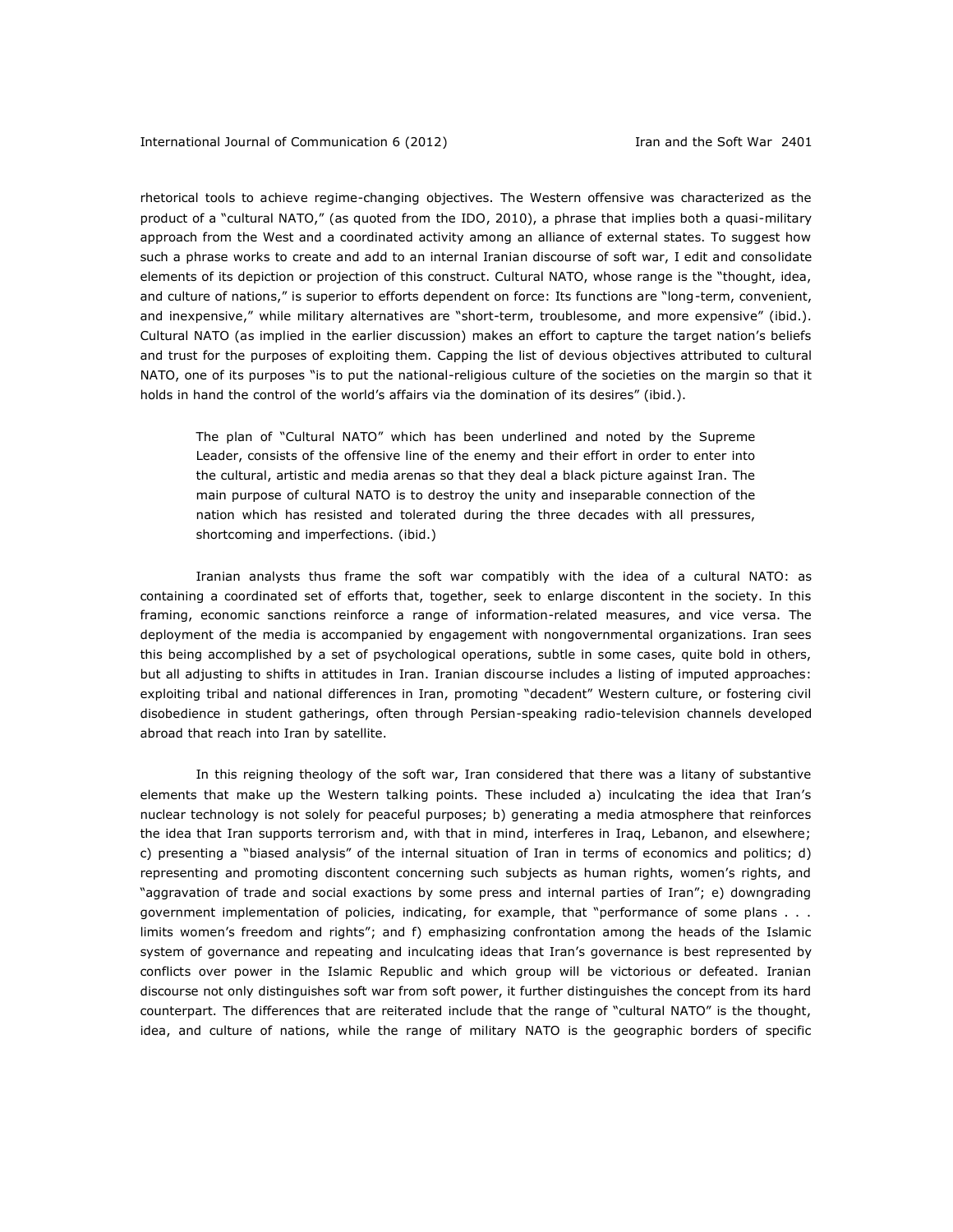countries. The policy of cultural NATO is to "obtain the nation's beliefs and trusts, but the purpose of military attack is to occupy the land and obtain the main economic resources and centers." In a military conflict, the damages and losses are tangible and observable, but in the cultural NATO, "damages and destructions are not tangible and they are not reconstructed easily." In a conventional war, "the human losses especially in the front of holy defense under the title of martyrdom are valuable and permanent," while in a soft war, it is minds and sentiments that are damaged (ibid.).

### **Techniques of Attack in a Soft War**

The Iranian conception of a soft war thus calls for complex machinery of attack—presumably, the functioning of members of cultural NATO, but falling to its primary members. Only with such a machinery could the methods be undertaken, machinery for identifying the signal values of a society, creating a strategy for undermining them and having that strategy penetrate various levels of Iranian society, and doing so in such a way as to subvert public trust and create instability. The construction of the soft war imputes to the United States and the West a sophisticated and effective arsenal. Officials have recounted what weapons it considers Washington and others to have been deploying: foreign manipulation of civil society through a variety of subsidies and inducements, "cultural invasion," use of psychological operations, deployment of international broadcasting, and intervention in regulation of content on the Internet (circumvention). For example, a major preoccupation of Iran, as it describes the soft war, is support by the U.S. government and European counterparts of civil society in Iran. Since 1979, the Islamic Republic characterized many internal dissenters as "proxies of the United States and its allies, working to weaken the political system" (Adelkhah, 2010). This preoccupation, the Iranian government has claimed, has escalated in recent years, leading to systematic charges of links between U.S. civil society groups, primarily NGOs, and individuals and counterparts in Iran. Iran authorities arrested Western-based scholars, like Ramin Jahanbaglou and Haleh Esfandiari, when visiting Iran, on suspicion of their assistance of Washington-based think tanks and human rights groups (ibid.).

In 2010, authorities in [Iran](http://www.guardian.co.uk/world/iran) labeled 60 international groups and media organizations as "Soft War agents" and forbade Iranians from working with or receiving aid from the proscribed organizations. These included think tanks, universities, and broadcasting organizations identified as being part of a concerted effort to bring down the state's Islamic system. The contact ban was articulated as a response to what was described as the systematic undermining of the Islamic system. As Iran's government saw it, Western-sponsored individuals and groups were reaching out to influential "special groups," including experts, artists, and academics, under the cover of cultural and scientific exchanges. The BBC quoted one official as saying that "Our revolution has become a target to be overthrown by the intelligence services of some countries, particularly America and Britain, and they have established soft invasion and overthrow strategies against the Islamic republic of Iran," he said. "They have allocated extraordinary formal budgets to fulfill this aim" (Tait, 2010a).

A now rather old, but lingering focal point for Iranian attacks on U.S. support for Iranian civil society (and a mode of locating U.S. articulation of its purposes) was the controversial Iran Democracy Fund (IDF; see De Vries, 2011). The IDF was established in 2006 during the George W. Bush administration as part of an approach to regime change in Iran. The IDF funded a variety of organizations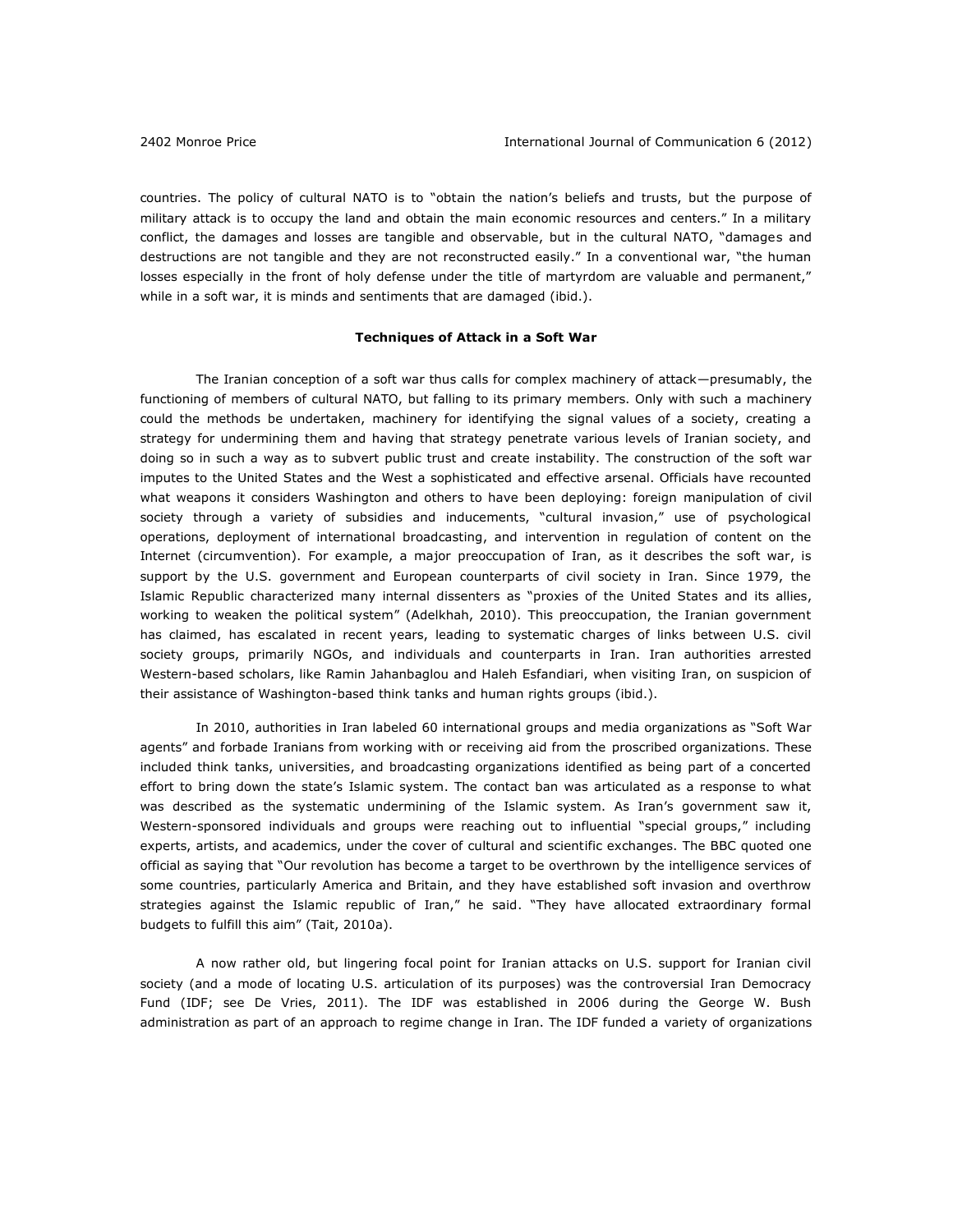that could have been seen as either strongly aggressive in promoting human rights or, as Iran saw it, under the cover of mild civil society support, providing guidance and training to support an impetus for regime change. Congress approved \$66 million of a \$75 million administration request in 2006. The majority of IDF funding went toward Radio Farda and Voice of America Persian. The National Iranian American Council (NIAC), in evaluating the funding patterns, wrote that "the controversial part was the \$20 million provided to MEPI [Middle East Partnership Initiative] for 'democracy programs in Iran'" (Blout, 2008). In 2008, Congress stated a basis for justifying the expenditure, focusing not on Iran and its internal politics, but rather, on Iran's role in the region. The Congressional statement recommended that the State Department "use an unspecified amount 'to support groups, organizations, and individuals in the Middle East who adhere to democratic principles and who may counter in a non-violent manner the meddling of Iran in the domestic political affairs of neighboring countries'" (ibid.).

The incoming Obama administration changed emphasis, though not necessarily in ways that would detract, materially, from Iran's perception of there being a "soft war" agenda. In 2008, the Bush administration had requested \$65 million for the IDF for the 2009 fiscal year. The Obama administration, however, directed only \$25 million and changed the nature of the recipient. A Near East Regional Democracy Fund (NERD) was created. This new entity was initially criticized by proponents of regime change as insufficiently directed to achieve the desired level of engagement with Iran's civil society.<sup>3</sup> In 2010, NERD was awarded \$40 million, \$10 million of which was earmarked for "internet access and freedom" (De Vries, 2011).

The change in name—from IDF to NERD—resulted in part from the concerns articulated by prominent Iranian-American groups that the U.S. approach was too explicit and counterproductive. After 2008, the arguments for terminating the IDF had intensified (Kalbasi, 2009). Indeed, in 2008, a letter had been sent to the administration by distinguished Iranian diaspora representatives seeking that the fund be closed down. According to one blogger,

The Iranian democracy fund was initiated by the Bush administration in an effort to topple the clerical regime in Tehran by financing Iranian NGOs. But the fund only hindered the actions of Iranian NGOs as they were now accused of working to overthrow the government with the help of the United States. (Zubairy, 2009)

Trita Parsi, founder and president of the National Iranian American Council (NIAC) said, "the money has made all Iranian NGOs targets and put them at great risk. While the Iranian government has not needed a pretext to harass its own population, it would behoove Congress not to provide it with one" (quoted in De Vries, 2011).

Opponents of the IDF pointed to one of its beneficiaries, the Iranian Human Rights Documentation Center (IHRDC), a nonprofit which received the majority of its funding between its

<sup>3</sup> Writing in *Middle East Forum,* Ilan Berman suggests that NERD "lacks a clear direction or mandate"

[\(http://www.meforum.org/2685/struggle-for-iran-soul\)](http://www.meforum.org/2685/struggle-for-iran-soul). See also

 $\overline{a}$ 

<http://www.washingtoninstitute.org/templateC05.php?CID=3114> and

http://online.wsj.com/article/SB10001424052748704224004574489772874564430.html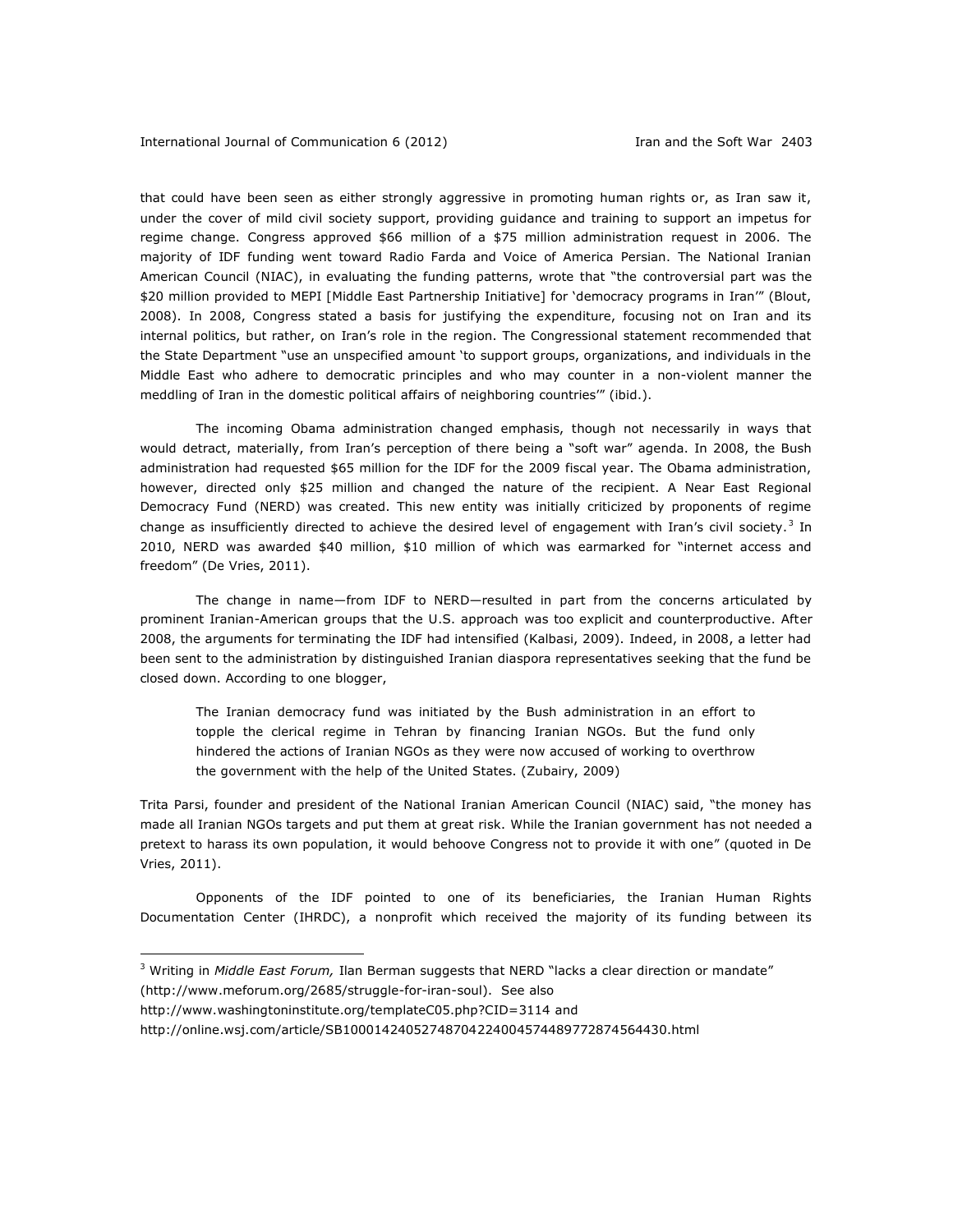$\overline{a}$ 

founding in 2004 and 2009, \$3 million, from the State Department. In 2005, according to these critics of the IDF, the IHRDC organized a seminar in Dubai. Though it was advertised as a human rights seminar, it was believed by Iran that the aim was to train Iran-based human rights defenders on how to overthrow the Iranian regime through nonviolent means. One participant later told *The New York Times*, "We were certain that we would have trouble once we went back to Tehran. This was like a James Bond camp for revolutionaries" (Azimi, 2007). In a taste of what was to come, several of the participants were subsequently arrested in Iran. The BBC reported that they "bitterly complain[ed] that the Human Rights Documentation Center knowingly put them under immense risk by luring them to Dubai—a hub for Iranian intelligence services—under false pretenses" (Kalbasi, 2009).

In terms of the tools of soft war, another listed by Iranian officials was the augmented use of those international broadcasters sponsored primarily by the United States and the United Kingdom, and what Iran saw as a beefing up of their hours and efforts with the specific aim of sharpening their effectiveness. From Iran's perspective, these broadcasts were yet another mode of reinforcing the narratives I have already described; narratives that, for the Iranian authorities, seemed designed to undermine legitimacy and foster a narrative of dissent. Among the many foreign government-sponsored broadcasters, Radio Farda, Voice of America Persian, and BBC Persian were the most important.<sup>4</sup> In Iran's analysis, the intensification of international broadcasting directed at its population was somewhat more comprehensive, and therefore more sinister, than what usually occurs as the ordinary extension of "soft power."

A useful example of Iranian media analysis of BBC Persian from a strategic perspective was a panel discussion among three Iranian media experts held in Tehran in August 2009.<sup>5</sup> Dr. Hesamoddin Ashena, a professor at Imam Sadeq University, provided a context for Iranian analysis. According to Professor Ashena:

[W]hat happened with the launching of the BBC [Persian] was that it provided a type of television that did not exist in Iran. We had not seen it with that quality before. It had been precisely planned to fill the vacuums in our media. In the areas where we had some limitations, they tried to fill those vacuums. Finally, we get to the election time. Here, I am only referring to the white propaganda. If we compare the performance of the television of the Islamic Republic of Iran and the performance of the BBC's Persian Television on the eve of the election we can learn many valuable lessons. . . . The first point to bear in mind is that in practice the BBC Persian did not tell its audiences anything special on the election day. In other words, up to five o'clock in the afternoon it did not say anything to its viewers about the vast number of people who took part in the voting. . . . [F]rom five o'clock in the afternoon for 30 hours [as published] it had a live programme, and hour by hour, minute by minute and moment by moment it tried to maintain its contacts with Iranian viewers inside and outside the country. It provided graphics about people's votes on television and it tried to tell the people and its viewers

<sup>4</sup> In addition, Al Jazeera is seen as part of a foreign conspiracy, as are private external satellite services that are beamed into Iran.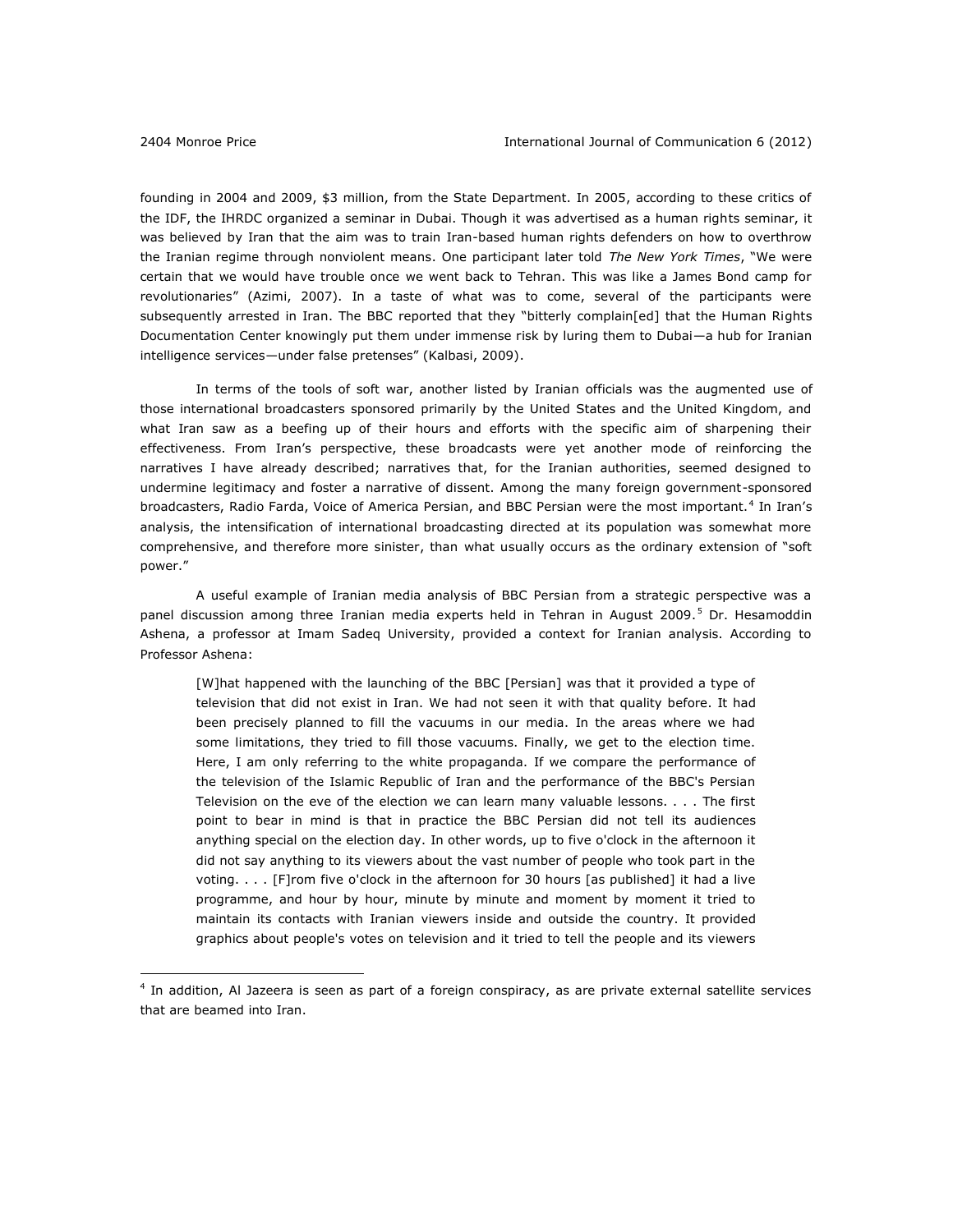that the situation was not normal. They used the very simple but very effective technique of showing figures by means of graphics. When you were looking at the clock you could see that from one hour to the next the number of votes increased, but there was no change in the method of the votes [as published]. It was made clear that this was unnatural. (BBC, 2009a)

Ashena's analysis was in terms of three forms of propaganda—black, grey, and white—and this first stage was white:

They say that white propaganda is a form of propaganda when both the source of the message and the message itself are quite clear. In the case of the grey propaganda they say that the source of the message is clear but there is some ambiguity about the message. In the case of the black propaganda they say that this form of propaganda has neither a clear source nor a clear and definite message. (ibid.)

A shift to grey occurred, Ashena contended, when BBC Persia, compensating for not having reporters in Iran, represented that it was calling and directly using voices from Iran:

The second thing it did was to contact the people inside the country, or showing [pretending] that it was contacting the people inside the country. We can never prove whether those contacts were real or unreal.  $\ldots$  [T]hey have filled the vacuum of not having reporters in Iran. They decided to go towards the direction of having a large number of reporters who were completely our citizens [by means of telephone contacts]. Indeed, they wish to say that they have even eliminated the small degree of bias that their reporters could have had if they were reporting directly from Iran. Whatever you hear now is the voice of the Iranian people themselves. This is the height of the BBC's professional work and the height of its mischief [sheytanat]. (ibid.)

Black propaganda occurred mostly, according to Ashena, through the use of the Internet. These were emails that purported to be educational:

[S]ay about how you should safeguard your security, and how you should violate other people's security. The latest announcements and messages about something that is now known outside Iran as the Green Movement, and something that in the name of the Green Movement has really entered the phase of a color [coded] revolution. (ibid.)

These are black propaganda because "nobody knows where they come from. Nobody knows where and by whom they are being organized." But "if you are within that circle whatever you hear you will regard it as divine revolution. It is in this circle that they will teach everybody who is that circle how to say their Friday prayers" (ibid.).

 Iran's perspective on the international broadcasters was also set forth (discussion of international broadcasting is ubiquitous) in a 2009 book published by the Bureau of Media Studies and Planning at Iran's Ministry of Culture and Islamic Guidance. It claimed, referring to Radio Farda, that, "The most significant task of the media hostile to the Islamic republic is creating a rift between the [Iranian] regime and its government" (Tait, 2010b). Masoud Mohammadi, the book's author, considered that the international broadcasters had consciously prefabricated hostile and critical post-2009 election coverage.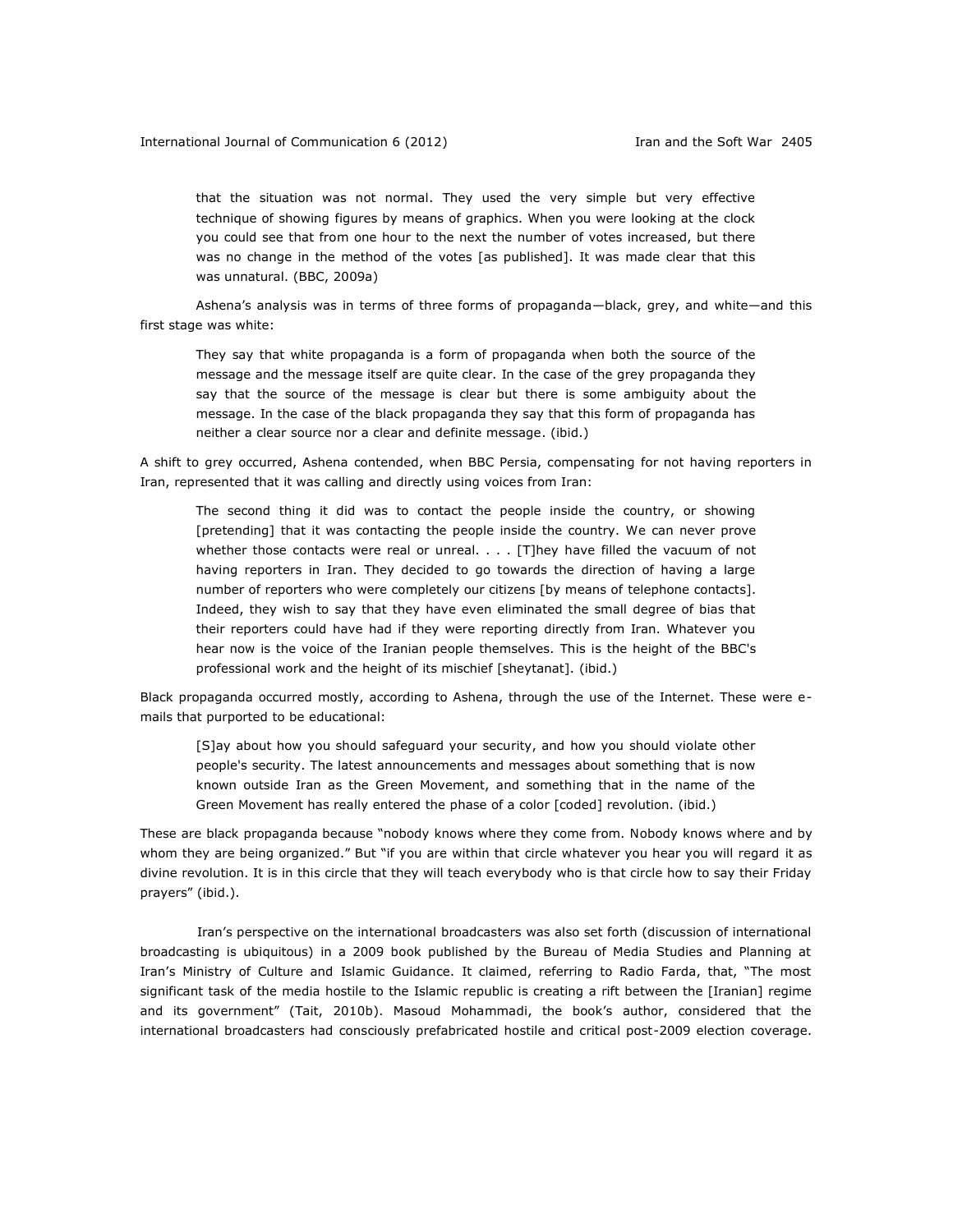$\overline{a}$ 

Radio Farda and other Persian-language media based outside Iran, in his view, preplanned their coverage and coordinated with the mass demonstrations that greeted President Mahmoud Ahmadinejad's victory; they knew beforehand, Mohammadi argued, that he would be accused of fraud. "Months before Iran's 10th presidential elections in June 2009, the directors of such networks had planned to use this opportunity to promote the project of creating instability in the country" (ibid.). Surveying output, Mohammadi sought to demonstrate that the bias of the report was to over-report those most noted for dramatic change and the encouragement of popular dissent. Radio Farda interviewed the Nobel Peace laureate Shirin Ebadi 118 times over an unspecified two-year period. Journalists Mashallah Shamsolvaezin and Issa Saharkhiz were interviewed 149 times and 106 times, respectively, over the same period. The point here is not the accuracy of the claim, but the nature of the Iranian perception.

Government-sponsored or -funded services from the West were not the only presumed participants in the soft war. There were the many private channels targeting Iran from the Iranian diaspora and those channels organized by relatives of the Shah, as well as channels deemed to be financed not only by private funds, but by agencies of the U.S. government. And there is Farsi1, a satellite entertainment channel broadcasting from Dubai that became immensely popular, and, because of its popularity and emphasis on appealing programming, is said to be changing attitudes among the public (Autella, 2010). Farsi1 is jointly owned by the MOBY Group<sup>6</sup> and Rupert Murdoch's News Corporation. From the battlefield of the soft war, it matters less what Farsi1 conceives of its own political motives, and more what Iran imputes them to be. The popularity of Farsi1, tied up with anxiety over satellite television in general, was the subject of much excoriation among Iranian authorities, with Mohammad Taghi Rahbar, head of the clerical faction in the Iranian parliament, accusing Farsi1 of airing content that "seeks to destroy the chastity and morals of families and encourage young Iranians to have sex and drink alcohol" (Namazikhah, 2010). Magazines have devoted entire issues to disparaging Farsi1's purported ulterior motives (Erdbrink, 2010), while others have blamed the channel for 15% of the divorces across Iran (*Jahan News*, 2011). In late November, 2010, the Farsi1 website itself was hacked by Iran's Cyber Army, who posted a warning to the "allies of Zionism" that "dreams of destroying the foundation of the family will lead straight to the graveyard," and earlier in the year, authorities attempted to jam the satellite used by the channel (Filkins, 2010). In May 2010, the strategic studies center of the extraordinarily named Expediency Discernment Council convened a meeting to look into the "covert aims" of Persian-language satellite TV directed from abroad, and Farsi1 in particular. Speakers at the meeting noted the "extraordinary welcome" these TV stations had received from viewers in Iran. Many media experts became highly critical of the state-run national station, the Islamic Republic of Iran Broadcasting (IRIB), for making programs so unappealing to Iranian audiences that it drove them into the arms of Farsi1 (*Aftab News*, 2011).

#### **The Islamic Republic's Response to Soft War**

I have sought to provide some insight into how a Western communications strategy is perceived in a target society. I have also tried to show how the adoption of the term "soft war" can be seen as a

<sup>&</sup>lt;sup>6</sup> Privately-owned MOBY Group was founded by the Mohseni family in 2003. It is partly owned by News Corporation.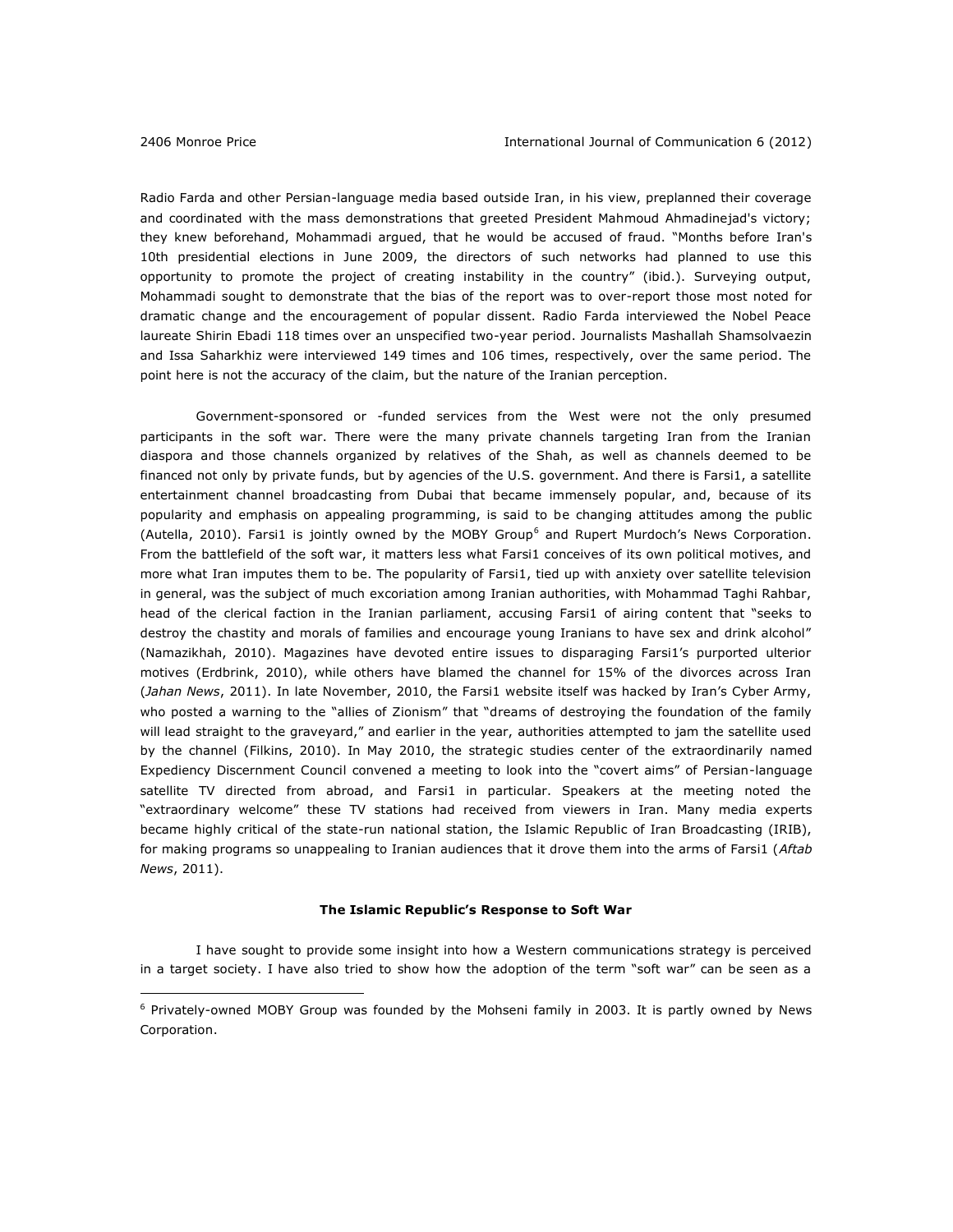justification for Iran considering itself on an information-related battle footing. A next step is to understand how a society that deems itself subject to an aggressive soft war fashions a responsive strategy or counter-strategy. Iran can provide a case study of this, as well. The concept of a "soft war" in which Iran is the target is so central to Iran's current identity, and has become such an integral part of Iran's strategic defense planning, that it has given rise to an elaborate governmental response, with sizeable funding and the creation of a soft war cabinet (Adelkhah, 2010). Considering itself at war means the allocation of a large budget; the formation of a strategy; and a bureaucracy of conflict, innovation, and experimentation.

### **Bureaucracy of Response**

Having conceptualized a large-scale ongoing "soft war" attack, including the concept of a cultural NATO, it is predictable that the Islamic Republic would take on its own "war footing" and organize for a projected counter-strategy (beyond the much-recognized processes of censorship and control of the press and broadcasting). The shift from a reaction to "soft power" to reacting to a perceived "soft war" should be, and was, reflected in the bureaucracy or operational aspects of response at an institutional level by the Islamic Republic. In its own articulation of this response, the Iranian discourse provides that:

[I]n order to confront the Soft War, having strategy is more important than having the power. . . . [I]t is necessary that the role of each governmental institution is determined and explicated and capability of the security organizations is reinforced in both internal and international arenas. (IDO, 2010)

One central example is Iran's Ministry of Defense and Armed Forces Logistics, which has established a special military force, a "Unit of the Soft War" (Setad-e Jang-e Narm). This unit, largely made up of members of the Basij-e Mostaz'afin (or Basij, the state militia which is subordinate to the Revolutionary Guards), would, on behalf of the military, be responsible for soft operations, including some cultural activities and "psychological operations" (Adelkhah, 2010). The unit has the ostensible objective of confusing and subsequently disrupting foreign-organized soft attacks, perhaps by jamming and other similar techniques. According to Adelkhah's May 2010 report for the Jamestown Foundation, the Iranian Majlis (parliament) ratified a bill designating the use of IRR1,212,280,000,000 (US\$100 million) for "soft" programs, some of which has been set aside for the Supreme Cultural Revolution Council to produce progovernment art and film. Accordingly, provincial councils around the country were allocated a "cultural budget" for setting up "Soft War camps." To foster understanding and improve strategy, conferences and instructional programs were set up to produce analysis and intelligence on how the regime could effectively advance its Internet and similar activities in the cultural and educational domains.

It is also significant to focus on the reorganization or innovation in the broadcast media sphere. The objective here was not merely to advance the state ideology, but to expand various media outlets that could rival and "neutralize the effect of anti-Islamic Republic media" (Press TV, 2009). The 2007 launching of Press TV, an English-language 24-hour news channel, set the stage for the rise of a new type of state media competing on a global scale with Sunni-Arab channels like Al-Arabiyah, and Western channels like CNN and BBC. In November 2009, the IRGC announced its latest plan to begin a new press agency called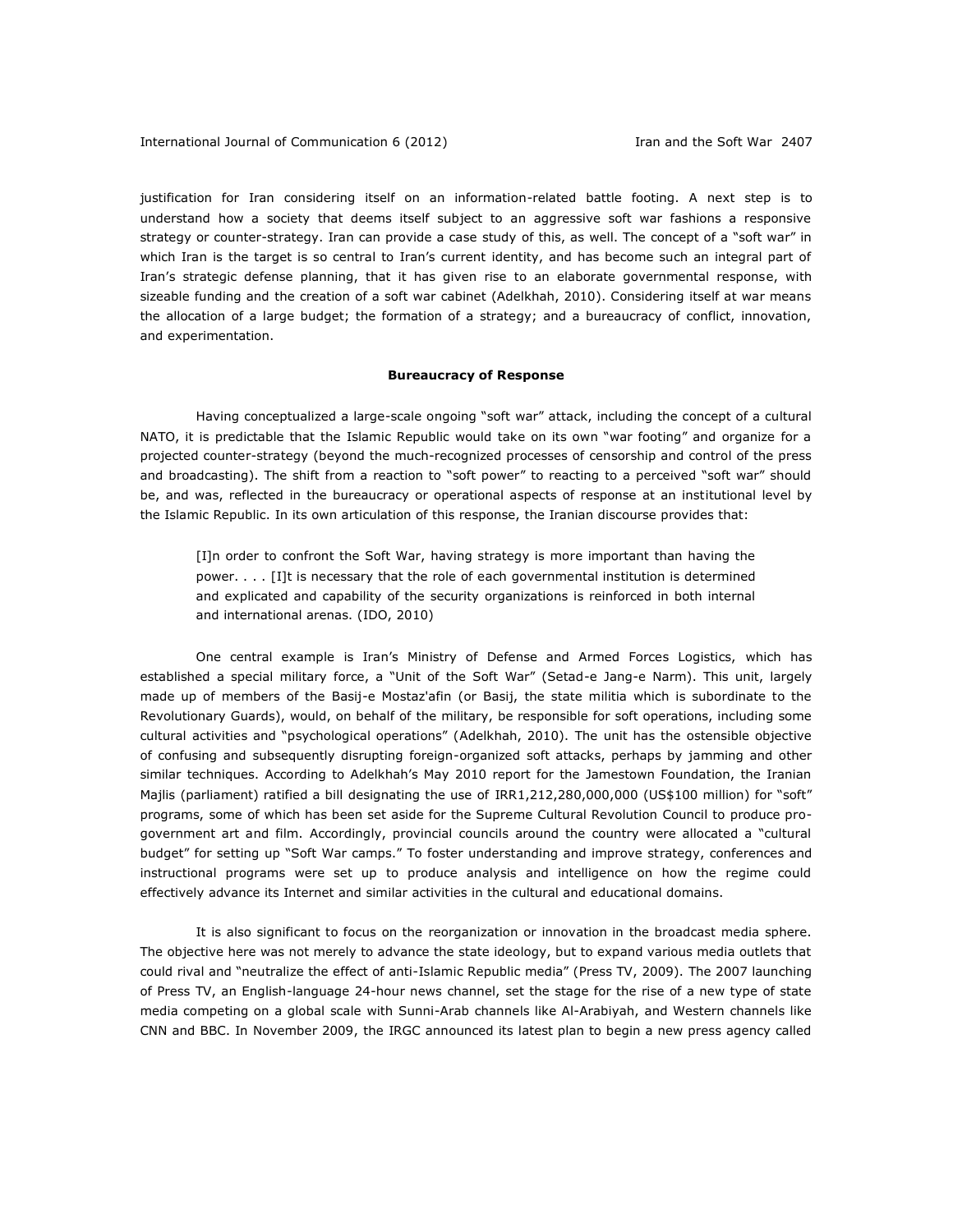Atlas, modeled on international news agencies like Al-Jazeera. Shortly afterward, Defense Minister Ahmad Vahidi announced the inauguration of a new Iranian-designed satellite called Toloo, which will expand Iran's global media capacities along with its military defense capabilities. As Former IGRC Commander Yahya Rahim Safavi put it using a military metaphor, "We can block the enemy's cultural onslaught by using our own culture" (Press TV, 2010). Nima Adelkah has written that:

Since one of the main Soft War battlefields is in the educational domain, an attempt is being made to reacquaint the young with the ideals of the revolution. . . . The institutionalization of various Basij centers in elementary schools is reminiscent of the early revolutionary years of the 1980s, when the newly established Islamic Republic sought to instill the new ideology among the younger population. . . . In many ways, the thrust of the new ideological campaign can be described as a form of "cultural revolution" that includes the involvement of artists, intellectuals and poets as agents of "truth" who can "distribute" (or propagate) such ideals through cultural means. (Adelkah, 2010)

## **Creating a Halal Internet**

Reza Marashi (2011), among others, has written about the Islamic Republic's plans to create a "halal Internet." He recognizes the government's long-term vision as reinforcing and invigorating a peculiarly Iranian Islamic culture that is pervasive, and as ensuring that the Internet affirmatively contributes to (and does not detract from) that idea of the role of media:

Iranian decision-makers seek to increasingly quarantine their population by dividing this international system into a fragmented national network. And while foreign-inspired virus attacks command the attention of policymakers and pundits in the West, the Islamic Republic's long-term strategy is slowly succeeding. (ibid.)

Marashi outlines the strategy as follows: First, the Islamic Republic controls network infrastructure in Iran—"literally the 'plumbing' that facilitates the existence of internet, mobile, and landline communication networks" (ibid.). Second, the government controls network carriers—mobile phone operators, Internet service providers, global telecom carriers, and Iranian telecom companies that hook all the "plumbing" together to physically connect communication networks. The aspiration is to use control of these two elements (infrastructure and network carriers) for enhanced filtering and surveillance. Increasing technological capacity is one of the Islamic Republic's "defense" requirements for a sustained conflict. Because of sanctions, Iran has invested in indigenous filtering technology, Separ, that it has continuously refined, while frequently changing its strategy for blocking Internet access.

In addition to technological strategies, the government has dedicated manpower and resources toward developing a sophisticated organization to implement its larger designs to control the flow of information both entering and exiting Iran. Well-funded and with access to a huge manpower pool, the Iranian Cyber Army (ICA) has used standard and innovative hacking techniques to disrupt the political opposition. This was demonstrated when the ICA conducted social engineering attacks against prominent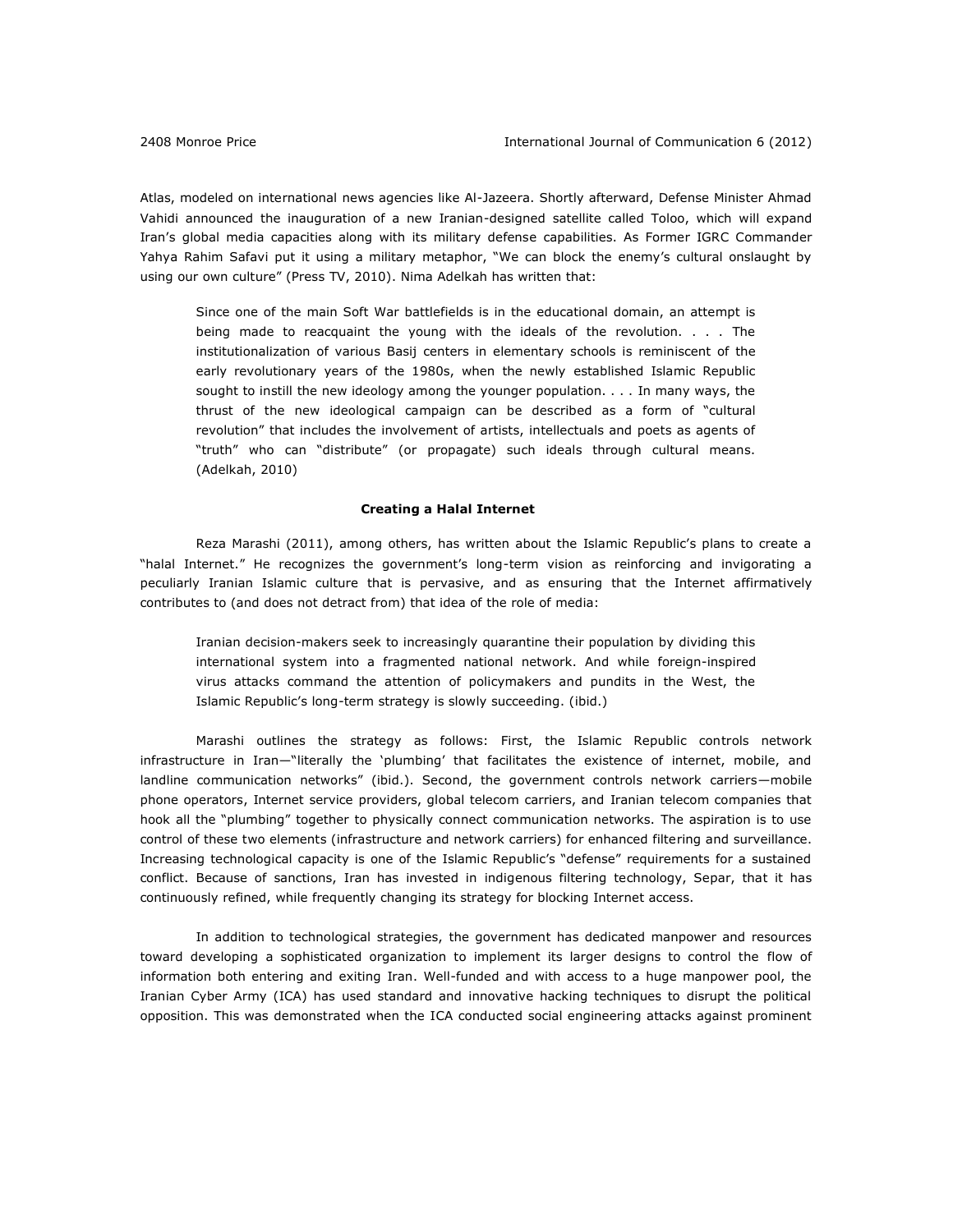reformist websites (BBC, 2009b). According to Marashi (2011), through such sophisticated means as manipulating network service companies to perform actions or divulge information (e.g., obtaining passwords via forged identities), the ICA has been able to redirect Web traffic to mirror sites that are often identical in appearance, and subsequently collect personal information (logins, passwords, etc.) entered into these mirror sites in order to hack into additional sites (e-mail, IM, data storage, etc.). An example is the ICA's hacking of Azerbaijan's state TV website. Iranian-Azerbaijani relations have been deteriorating over the years, exacerbated by the recent Iranian accusations of Azerbaijani collusion with Israel in their alleged connection to the assassinations of Iranian scientists and border disputes over oil fields.

Multiple reports indicate that, since 2009, Iran has been working to upgrade its existing cyber war capabilities. Marashi contends that its latest technology seeks to check each information packet that is sent and received via the Internet (ibid.). If successful, this would enable the government to block traditional circumvention mechanisms (such as VPNs) created to bypass filtering. The government is also reportedly increasing "requests" that Iranian companies relocate websites to domestic data centers, and has already created the first version of its national e-mail service. Although not enjoying widespread use among Iranians now, producing indigenous search engines and e-mail accounts—tools that allow the Internet to function—would also help the government to control the physical infrastructure of the Internet itself. By building filtration mechanisms into the infrastructure, the government will not only increase its control over the flow of information within Iran, but also information coming in and out.

#### **Self-Presentation at Home in the Soft War**

The Islamic Republic, in terms of an affirmative information approach, expands state influence over cyberspace and other media outlets to spread pro-government propaganda (Farivar, 2011; Flock, 2011; Fowler, 2009). In its review of modes of shoring up internal defense by bolstering public satisfaction, these are some of the techniques cited in Iranian discourse: 1) improve the performance of the deprived and frontier territories' development in various dimensions, such as poverty, insecurity, inflation, unemployment, or traffic; 2) expand civil freedoms in the framework of the Constitution, along with the necessary awareness in order to prevent the possible threats; 3) reinforce cultural and educational substructures; 4) exercise control and supervision of nongovernmental organizations; 5) increase security organizations' capacities in the country to deal with the nature of soft threats; 6) make the administrative system of the country more effective; and 7) employ the elites in governmental and political institutions with the purpose of preventing their attraction by antagonists of the system (IDO, 2010).

The Supreme Leader has taken an explicit, high-profile interest in institutional responses to the "Soft War." He is depicted as exhorting "the students, professors of universities and artists . . . to foil the threats of the enemy," an enemy in this Soft War using a particular method—"Showing the future dark" as a way of inculcating fear, disturbing the populace, and exhausting the "main forces" through the creation of doubt and hesitation in their principles and accomplishments. In these reports, the Supreme Leader is quoted as addressing the faculty at universities, for example: "You should give the student hope so that they do not see the great accomplishments of the country as worthless and valueless." The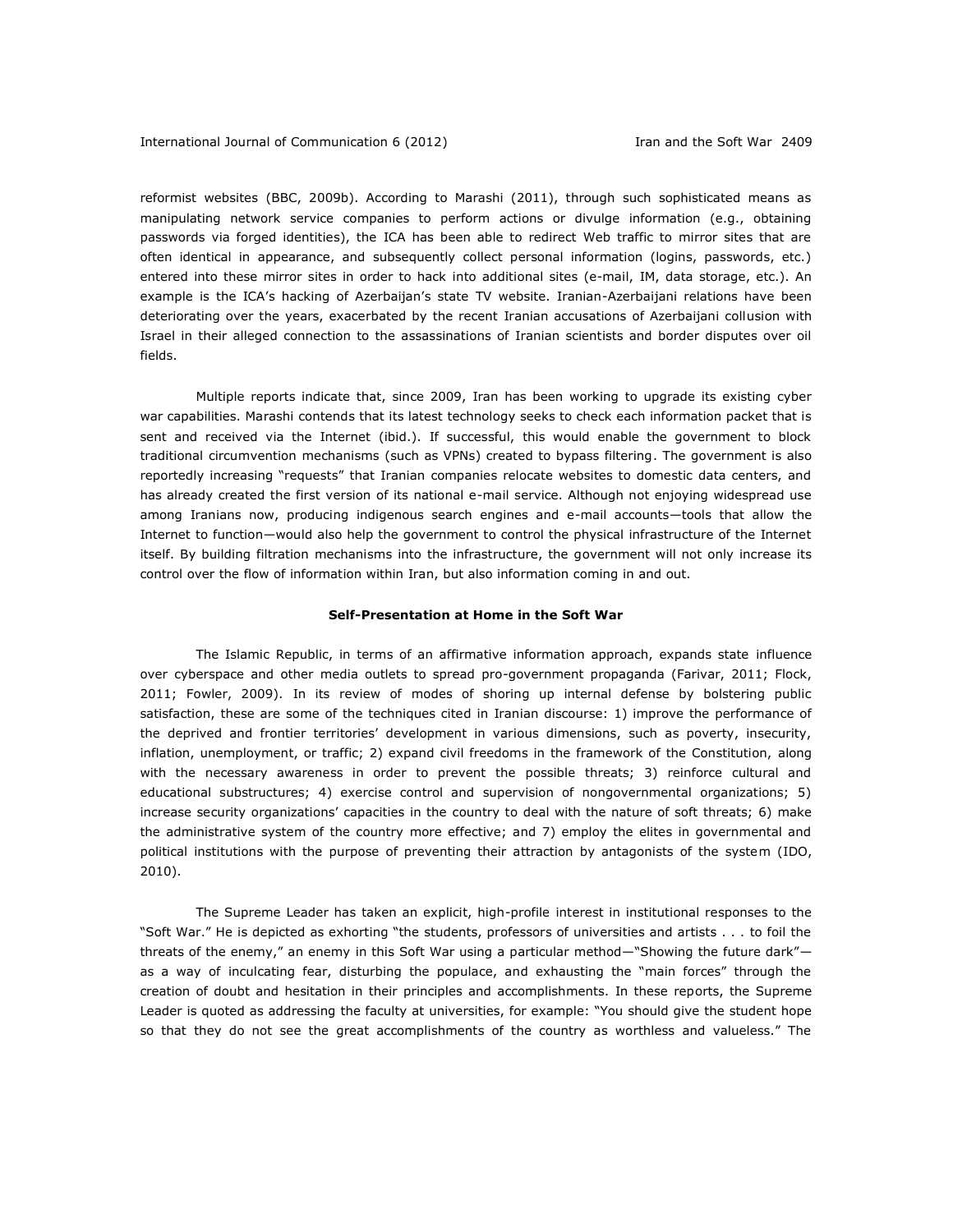Supreme Leader has emphasized the student's duty as "the young officers" and "the insider commanders of [the] soft front," (ibid.).

# **Soft War Tactics: Offensive Measures**

A related tactical feature of Iran's soft war deals with offensive, as opposed to defensive, measures. Cyber warfare is key to undermining the flow of information in favor of the United States. Tehran views social sites, such as Facebook, YouTube, and Twitter, as elements of a threat to the Islamic Republic, particularly in the way rumors are spread online to "stir up" discord within Iran (Adelkhah, 2010). Along with reactive measures, such as filtering and blocking access to various sites, Iran's response is also one of proactive management of the flow of information. This includes establishing a "national data center," supervising the activities of dissidents supported by the United States, and perhaps used to spread rumors in favor of the regime.

 In the arts, there is also a coordination effort: Iran has ambitious goals in the cultural area. Under one development plan, "all state-run cultural organizations and media particularly Ministry of Culture and Islamic Guidance, Islamic Republic of Iran's Broadcasting (IRIB)" and Islamic Propagation Organizations are urged "to produce works in cyberspace, organize and strengthen such . . . space" (*Khabar Online*, 2011). Claiming that the soft war cannot be fought through a "political approach," alone, Ayatollah Khamenei called on Iranian artists to present "the truth" through a "full-fledged and influential artistic manner" (*Payvand Iran News*, 2009), with truth resting in the revolution's narrative of legitimacy.

Iran's offense is not only internal—toward the population within its own borders. It obviously seeks to influence global public opinion, and to control the narrative in Europe, the region, and critical areas where general attitudes can affect international policy making (such as at the UN). Among the instruments for this are large-scale events, such as the 2012 meeting of Non-Aligned Movement, where Iran has sought opportunities to rebrand itself as friendly mentor to developing nations and a high-profile platform from which to scoff at the supposed effects of economic sanctions. In terms of affecting satellite content, there is Iran's building up of Press TV and its global broadcasts (Press TV, 2012; Press TV n.d.). Iran intimidates and harasses Persian-language reporters working for international media organizations by hacking their e-mail accounts, trumping up accusations of serious crimes at home, and detaining family members still in Iran, in an effort to force resignations (BBC, 2012). It affects Iranian nationals' contributions to international conferences through control of visas, and, from time to time, though denouncing the motives of conveners (Iran Media Program, 2012).

#### **Strategic Censorship and Affirmative Production**

The Iran experience of, and response to, its perception of a soft war leads to another point of analysis: a shift in strategic understanding of government steps grouped under the heading of censorship. Censorship is usually cast in terms of a series of actions, often arbitrary, to deny basic rights to express oneself, rights promised under international norms. Censorship is infrequently analyzed as a strategic response or reaction to what are deemed aggressive interventions that affect information flows. Censorship in this theater of conflict—in the mindset of the leadership of the Islamic Republic—becomes a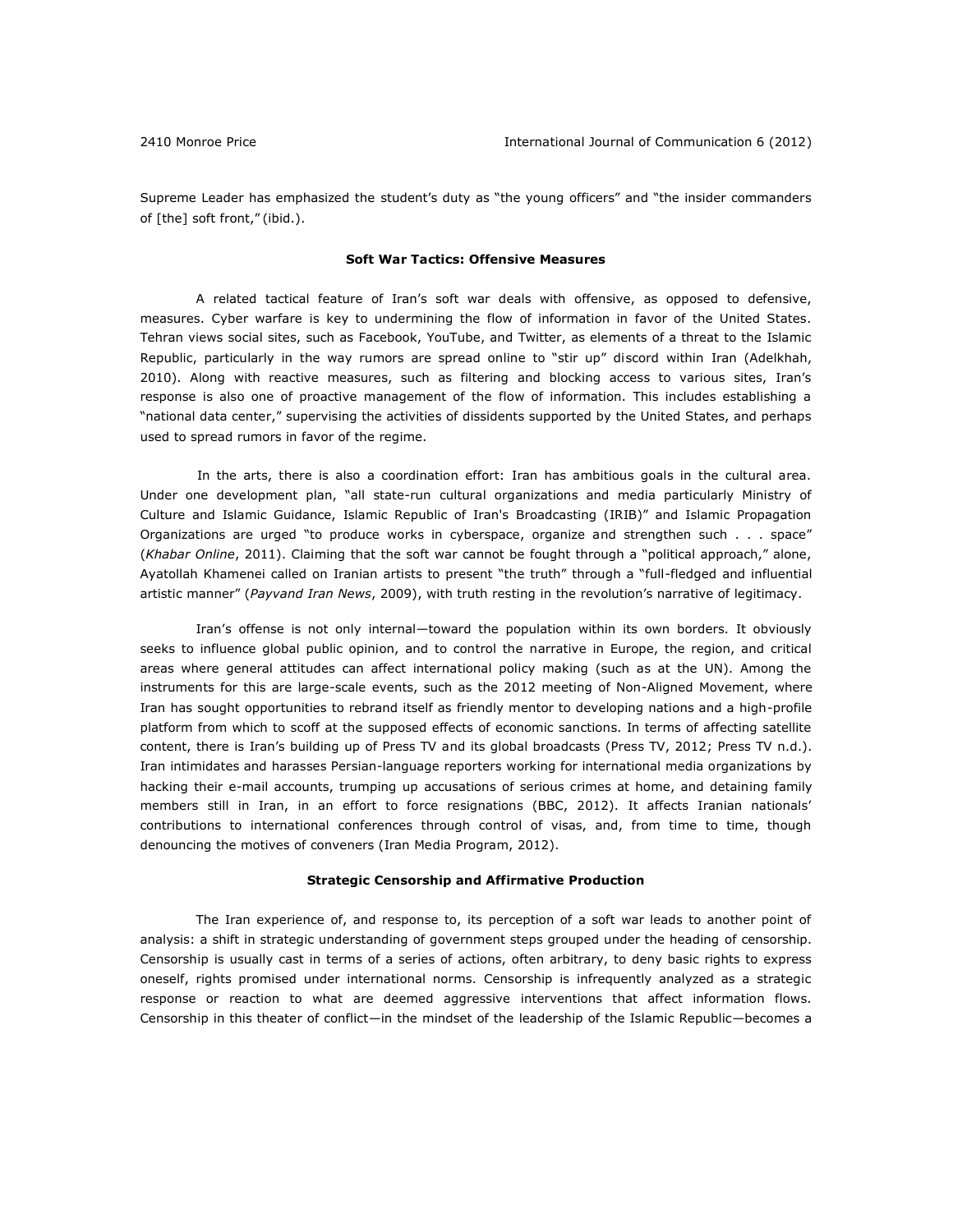component of a wholesale therapeutic effort to reorient the mix of images and correct against unjustifiable intrusions. Censorship is one arm of a large-scale reinforcing of a specific narrative. Censorship constitutes the negative, information-canceling side. But an affirmative aspect would be spreading the state ideology in various cultural and public institutions. In what might be called a "total soft war," all aspects of the system of understanding and indoctrination are in play (the arts, the media, and the educational system all can be deemed a part of the battlefield) with an effort to "reacquaint the young with the ideals of the revolution" (Adelkhah, 2010).

The strategy of information management includes far more than control, and must extend to production. As the Basji official Naini put it:

In order to confront the Soft War, the main strategy is to increase the soft power of the system. In other words, this battlefront requires its own tools and weapons. Its model of operation is also different. We must increase our capabilities in the field of Soft War. . . . We should also have a clear strategy and programme for confronting it. In order to fight against a Soft War we need special methods and models and we must accept the special requirements of this battle too. . . . We must increase our media, cultural and propaganda power, and our ability to persuade others, to engage in producing movements and strengthening our defensive psychological operations. We must define the field of play in the Soft War, and we must get out of our present defensive mood. We must make good use of media capabilities and cyber opportunities. We must become productive and must produce new ideas. We must influence public opinion and different groups, and must shape movements. (ibid.)

## **Conclusions**

Does soft war warrant a special category of analysis, differentiated from soft power on the one hand, and hard war on the other? A belief in the idea of soft war affects conceptions of information space in a target society. Its invocation shapes governmental mobilization, bureaucratic responses, and defensive and offensive measures. Being subject to a soft war—or arguing that one's society is such a target—becomes a justification, warranted or not, for controls over patterns of production, reception, and diffusion of speech in society. Article 19 of the International Covenant of Civil and Political Rights assures the individual's right to receive and impart information regardless of frontiers. But Article 19 contains a complex world of exceptions, and regulation of a soft war could emerge as a category for reverse intervention. The closer one gets to the practice of actual conflict—the conduct of war—the less the parties involved consider international norms that govern persuasive efforts, limited though those may be. Cyberwar becomes a concurrent or next stage. Media systems are disrupted. Technical devices circumvention tools and others—are introduced to alter, purposely, the capacity of the state to manage information flows internally. Soft war is not primarily ameliorative. It could be categorized as a potential threat to national integrity, a ground for exception in the European Convention, or to national security.

In this essay, I have sought, as mentioned, to see "strategic communications" not from the perspective of the progenitor, but from the perspective of the receiver. This is not because one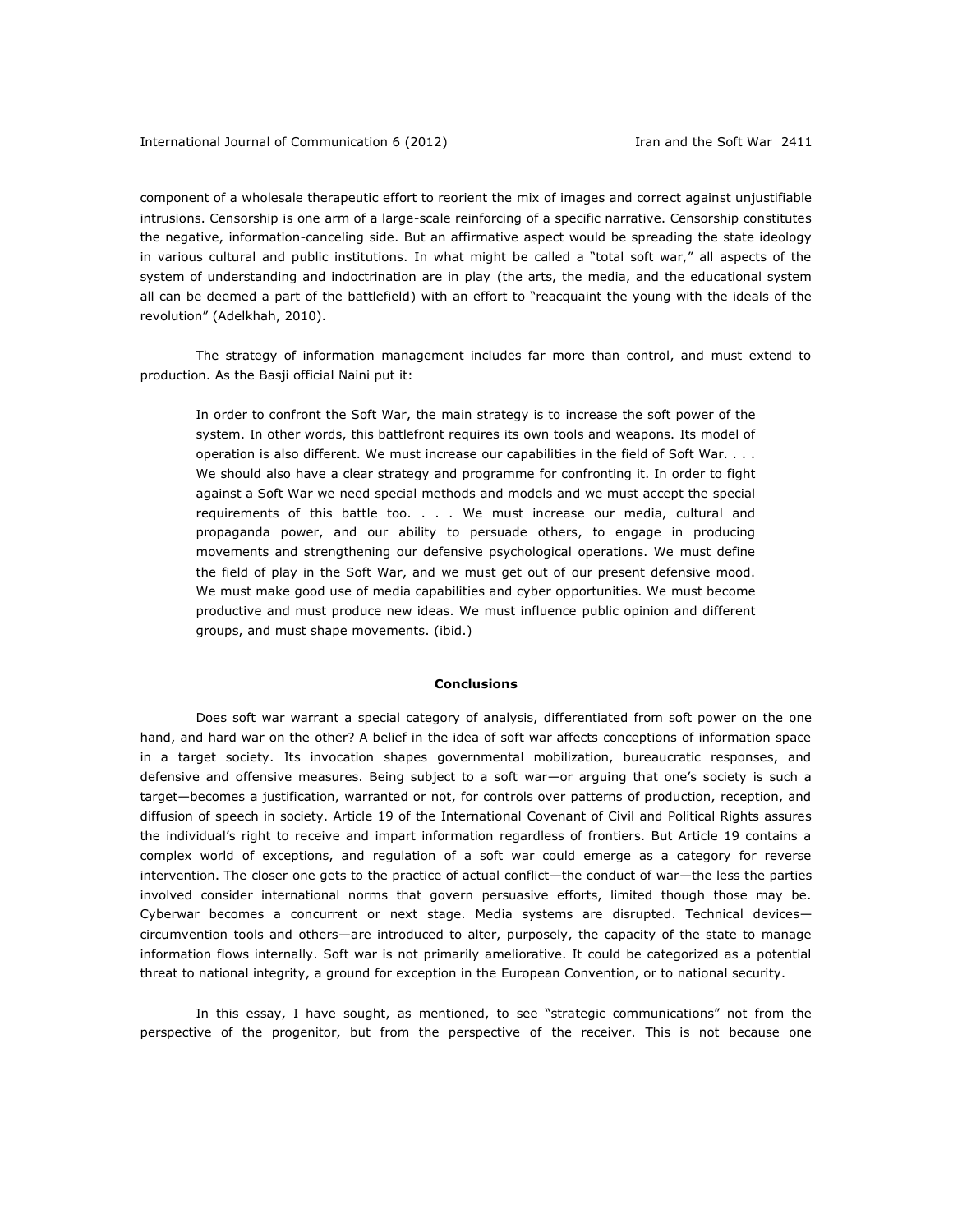perspective is more accurate than the other, but because it is the dynamic of concurrent perceptions that govern actions. The Iranian example provides an example of the complex operation of the model of the market for loyalties. Iran seeks, through the use of law, force, technology, and subsidy, to maintain a cartel of acceptable purveyors in its markets for allegiances. Elements of the government, through a variety of techniques, limit the capacity of competitors to enter. Foreign governments, sometimes working with nongovernmental organizations and others, similarly use law, technology, and subsidy to seek to break the cartel—to find space for their own favored entities to be able to reach Iranian audiences. Nor is this done wholly through broadcast media and other elements of the press. The existence of the cartel and efforts to break it take the shape, as we have seen, of competing efforts to create or limit a civil society and censor or produce (but always affect) artistic product that helps to shape public attitudes, and of efforts to alter the educational system or the mix and strength of religious figures. The soft war in Iran is more than a perception of actions and a discourse of counter-moves. It is also a study in governmental organization—both on the Iranian side and, potentially, on the side of its counterpart in the sending state or states.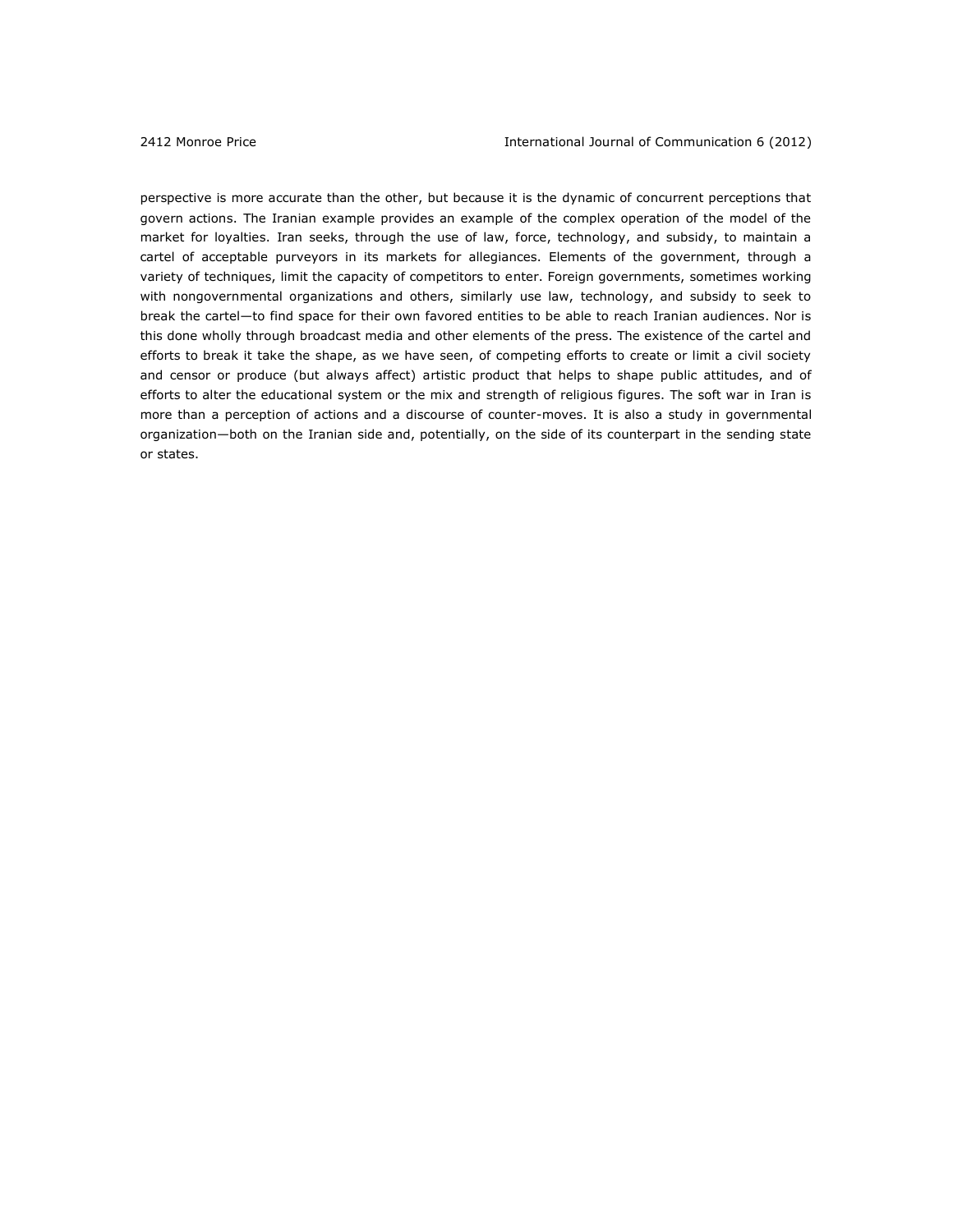## **References**

- Adelkhah, N. (2010, June 12). Iran integrates the concept of the "soft war" into its strategic planning. *Jamestown Foundation Terrorism Monitor, 8*(23). Retrieved from [http://www.jamestown.org/programs/gta/single/?tx\\_ttnews%5Btt\\_news%5D=36482&cHash=a7](http://www.jamestown.org/programs/gta/single/?tx_ttnews%5Btt_news%5D=36482&cHash=a7a18f117e) [a18f117e](http://www.jamestown.org/programs/gta/single/?tx_ttnews%5Btt_news%5D=36482&cHash=a7a18f117e)
- *Aftab News*. (2011, May 30). People have no choice other than watching satellite TV. Retrieved from <http://aftabnews.ir/vdcaman6e49nuy1.k5k4.html>
- Aslan, R. (2011, February 9). Cairo's protests reverberate in Tehran. *The Atlantic.* Retrieved from [www.theatlantic.com/international/archive/2011/02/cairos-protests-reverberate-in-tehran/70969](http://www.theatlantic.com/international/archive/2011/02/cairos-protests-reverberate-in-tehran/70969)
- Autella, K. (2010, July 5*).* The networker: Afghanistan's first media. *New Yorker.* Retrieved from [http://www.newyorker.com/reporting/2010/07/05/100705fa\\_fact\\_auletta](http://www.newyorker.com/reporting/2010/07/05/100705fa_fact_auletta)
- Azimi, N. (2007, June 24). Hard realities of soft power. *The New York Times*. Retrieved from [http://www.nytimes.com/2007/06/24/magazine/24ngo](http://www.nytimes.com/2007/06/24/magazine/24ngo-t.html?pagewanted=1&n=Top/Reference/Times%20Topics/People/E/Esfandiari,%20Haleh?ref=halehesfandiari&adxnnlx=1311106138-nSNIKmwwS62EqwhYFOx8nQ)[t.html?pagewanted=1&n=Top/Reference/Times%20Topics/People/E/Esfandiari,%20Haleh?ref=ha](http://www.nytimes.com/2007/06/24/magazine/24ngo-t.html?pagewanted=1&n=Top/Reference/Times%20Topics/People/E/Esfandiari,%20Haleh?ref=halehesfandiari&adxnnlx=1311106138-nSNIKmwwS62EqwhYFOx8nQ) [lehesfandiari&adxnnlx=1311106138-nSNIKmwwS62EqwhYFOx8nQ](http://www.nytimes.com/2007/06/24/magazine/24ngo-t.html?pagewanted=1&n=Top/Reference/Times%20Topics/People/E/Esfandiari,%20Haleh?ref=halehesfandiari&adxnnlx=1311106138-nSNIKmwwS62EqwhYFOx8nQ)
- BBC. (2009a, August 10). Iranian experts on BBC's coverage of Iranian election. *BBC Worldwide Monitoring Middle East.* Retrieved from [http://www.lexisnexis.com/lnacui2api/api/version1/getDocCui?lni=7WC1-WPG1-](http://www.lexisnexis.com/lnacui2api/api/version1/getDocCui?lni=7WC1-WPG1-2R51700M&csi=10962&hl=t&hv=t&hnsd=f&hns=t&hgn=t&oc=00240&perma=true) [2R51700M&csi=10962&hl=t&hv=t&hnsd=f&hns=t&hgn=t&oc=00240&perma=true](http://www.lexisnexis.com/lnacui2api/api/version1/getDocCui?lni=7WC1-WPG1-2R51700M&csi=10962&hl=t&hv=t&hnsd=f&hns=t&hgn=t&oc=00240&perma=true)
- BBC. (2009b, December 18). Pro-Iranian hackers hit Twitter and opposition websites. *BBC News.* Retrieved from<http://news.bbc.co.uk/2/hi/8420369.stm>
- BBC. (2012, February 3). Iran accused of intimidating BBC Persian staff*. BBC News.* Retrieved from <http://www.bbc.co.uk/news/world-middle-east-16874177>
- Blout, E. (2008, January 23). Questions remain about Iran Democracy Fund. *The Guardian*. Retrieved from<http://www.niacouncil.org/site/News2?page=NewsArticle&id=6045>
- Dehghan, S. K. (2011, April 18). Tehran supports the Arab spring ... but not in Syria. *The Guardian*. Retrieved from [http://www.guardian.co.uk/commentisfree/2011/apr/18/iran-arab-spring-syria](http://www.guardian.co.uk/commentisfree/2011/apr/18/iran-arab-spring-syria-uprisings)[uprisings](http://www.guardian.co.uk/commentisfree/2011/apr/18/iran-arab-spring-syria-uprisings)
- De Vries, S. (2011). United States policy on "democratizing" Iran: Effects and consequences. *Democracy and Society*, *8*(1). Retrieved from [http://www.democracyandsociety.com/blog/wp](http://www.democracyandsociety.com/blog/wp-content/uploads/2011/01/DSWinter2011.pdf)[content/uploads/2011/01/DSWinter2011.pdf](http://www.democracyandsociety.com/blog/wp-content/uploads/2011/01/DSWinter2011.pdf)
- Erdbrink, T. (2010, June 26). In Iran, what's forbidden is in—and on Rupert Murdoch's Farsi1 TV channel. *The Washington Post.* Retrieved from [http://www.washingtonpost.com/wp](http://www.washingtonpost.com/wp-dyn/content/article/2010/06/25/AR2010062504356.html)[dyn/content/article/2010/06/25/AR2010062504356.html](http://www.washingtonpost.com/wp-dyn/content/article/2010/06/25/AR2010062504356.html)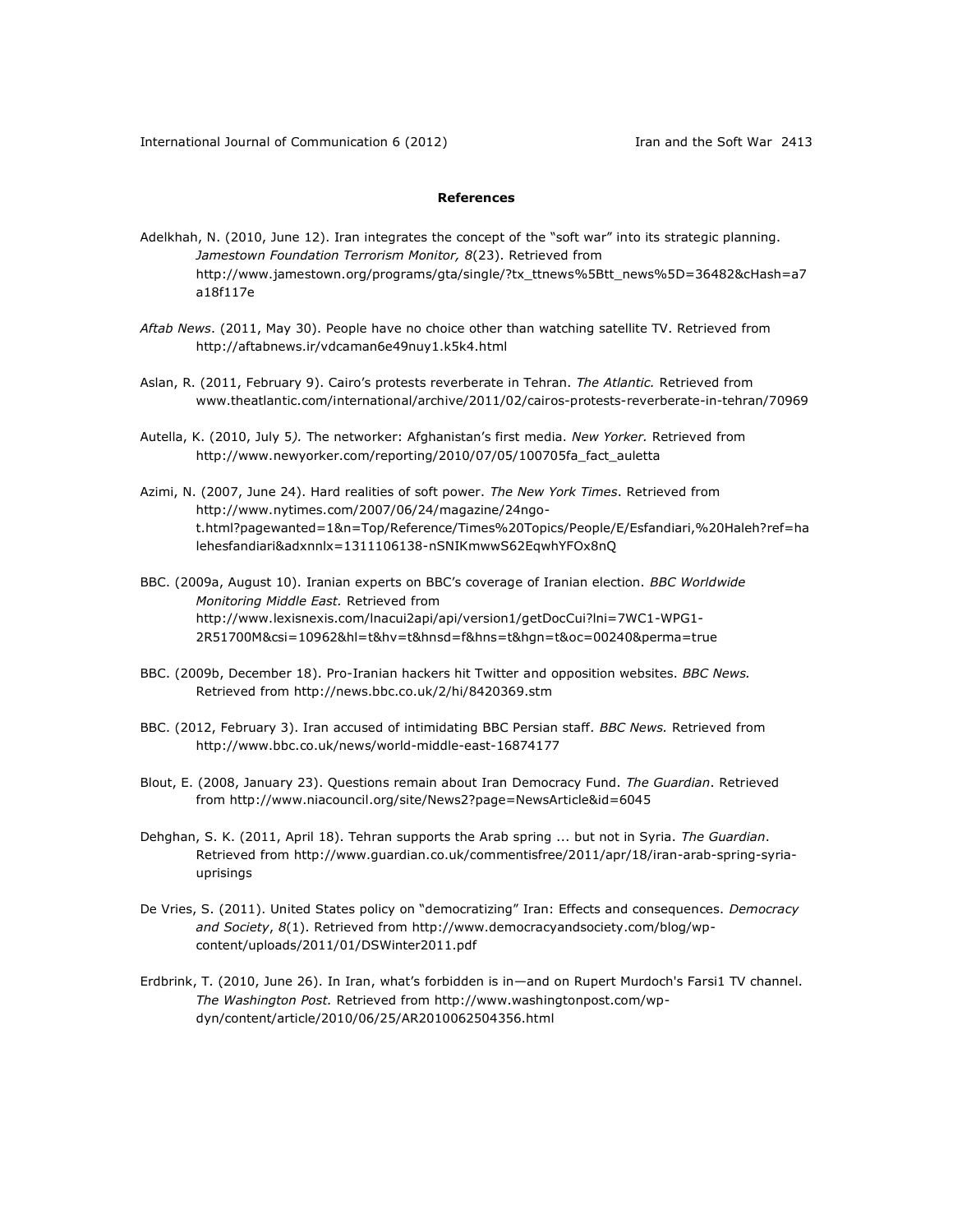- Farivar, C. (2011, April 1). Iran holds its own blogging competition. *Deutsche Welle.* Retrieved from <http://www.dw-world.de/dw/article/0,,14958815,00.html>
- Filkins, D. (2010, November 19). TV channel draws viewers, and threats, in Iran. *The New York Times*. Retrieved from<http://www.nytimes.com/2010/11/20/world/middleeast/20afghan.html>
- Flock, E. (2011, April 1). Iran holds pro-government blogging competition. *The Washington Post.*  Retrieved from [http://www.washingtonpost.com/blogs/blogpost/post/iran-holds-pro-government](http://www.washingtonpost.com/blogs/blogpost/post/iran-holds-pro-government-blogging-competition/2011/04/01/AFt7W4HC_blog.html)[blogging-competition/2011/04/01/AFt7W4HC\\_blog.html](http://www.washingtonpost.com/blogs/blogpost/post/iran-holds-pro-government-blogging-competition/2011/04/01/AFt7W4HC_blog.html)
- Fowler, G. A., & Rhoads, C. (2009, July 3). Iran pro-regime voices multiply online*. The Wall Street Journal.* Retrieved from<http://online.wsj.com/article/SB124658422588090107.html>
- Iran Media Program. (2012, August 13). Role of pro-government media in moving government's agenda forward. Retrieved from<http://iranmediaresearch.org/en/blog/227/12/08/13/1036>
- Islamic Development Organization (IDO). (2010). Soft war reasons against Islamic Republic of Iran. Retrieved from<http://www.ido.ir/en/en-a.aspx?a=1388101204>
- *Jahan News*. (2011, May 30). 15 percent of divorces due to Farsi1 network. Retrieved from <http://www.jahannews.com/vdccp4qsx2bqep8.ala2.html>
- Kalbasi, B. (2009, October 20). U.S. cuts funding to Iran opposition. *BBC News.* Retrieved from <http://news.bbc.co.uk/2/hi/8315120.stm>
- *Khabar Online*. (2011, March 10). Budget bill lacks fund to counter U.S. soft war. Retrieved from <http://english.khabaronline.ir/detail/136159>
- Marashi, R. (2011). The Islamic Republic's emerging cyber war. *National Iranian American Center*, *Iran Working Paper Series*, 3. Retrieved from [http://www.niacouncil.org/site/DocServer/The\\_Islamic\\_Republic\\_s\\_Emerging\\_Cyber\\_War\\_\\_APR\\_](http://www.niacouncil.org/site/DocServer/The_Islamic_Republic_s_Emerging_Cyber_War__APR_2011_.pdf?docID=821) [2011\\_.pdf?docID=821](http://www.niacouncil.org/site/DocServer/The_Islamic_Republic_s_Emerging_Cyber_War__APR_2011_.pdf?docID=821)
- Namazikhah, S. (2010, September 3). Satellite TV dramas take Iran by storm. *Institute for War and Peace Reporting*. Retrieved from<http://iwpr.net/report-news/satellite-tv-dramas-take-iran-storm>
- Nye, J. S. (2004, May 1). The decline of America's soft power. *Foreign Affairs*. Retrieved from [http://www.foreignaffairs.com/articles/59888/joseph-s-nye-jr/the-decline-of-americas-soft](http://www.foreignaffairs.com/articles/59888/joseph-s-nye-jr/the-decline-of-americas-soft-power)[power](http://www.foreignaffairs.com/articles/59888/joseph-s-nye-jr/the-decline-of-americas-soft-power)
- Nye, J. S. (2008). *The powers to lead.* New York: Oxford University Press.
- *Payvand Iran News*. (2009, September 6). Khamenei wants to enlist "influential" artists to fight in "soft war." Retrieved from <http://www.payvand.com/news/09/sep/1067.html>
- Press TV. (2009, April 19). Iran urged to loosen hold on BBC Persia. Retrieved from <http://edition.presstv.ir/detail/91926.html>